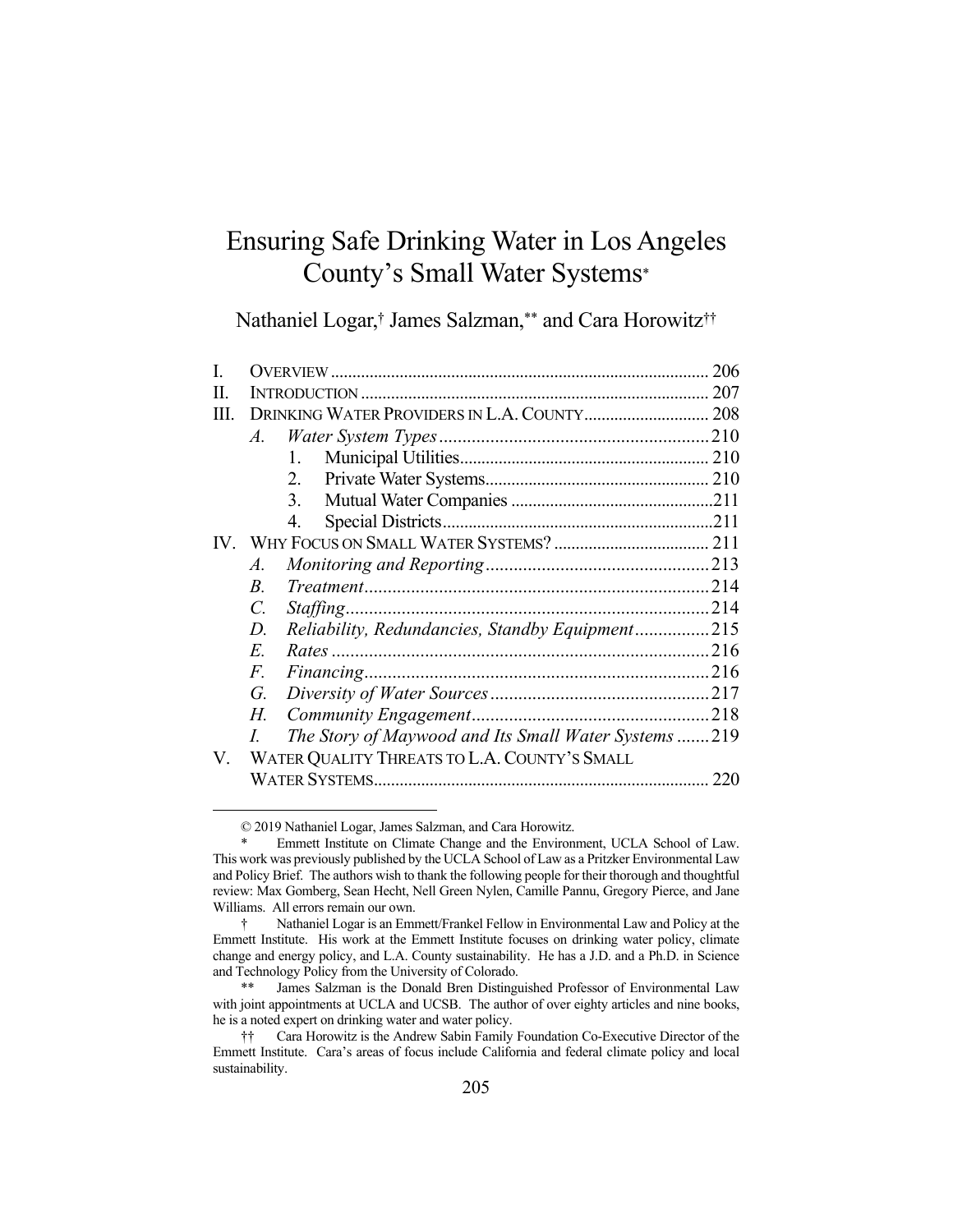| $\overline{A}$ |                                                       | 221  |
|----------------|-------------------------------------------------------|------|
| B.             | Lead Leaching from Older Water Pipes and Fixtures 224 |      |
|                |                                                       | 226  |
|                |                                                       | 226  |
| $A$ .          |                                                       | .227 |
| $B_{\cdot}$    |                                                       |      |
|                |                                                       | .229 |
|                | VII. LAW AND POLICY OPTIONS FOR IMPROVING SMALL WATER |      |
|                |                                                       | 231  |
| $A_{\cdot}$    | Collect and Publish More and Better Data              | 232  |
| <i>B</i> .     | <b>Support Consolidation of Failing Small Water</b>   |      |
|                |                                                       | 234  |
| $C_{\cdot}$    | Increase Operations and Maintenance Funding for       |      |
|                |                                                       | .235 |
|                | CLUSION                                               | 237  |
|                |                                                       |      |

## I. OVERVIEW

Small water systems in Los Angeles (L.A.) County face difficult challenges in providing safe and affordable drinking water to customers. These challenges include limited financial and personnel resources and reduced access to alternative water sources. In particular, small water systems are particularly vulnerable to groundwater contamination and often struggle with regulatory compliance. As a result, they have a higher percentage of water quality problems and higher rates of noncompliance than larger systems. The lack of economies of scale often means that consumers pay more for water from small systems than from larger systems. Despite state efforts to provide funding and management assistance for small systems, small water systems often struggle with acquiring grants and loans, especially for operations and maintenance.

 L.A. County's small water systems face their own specific challenges. There is enormous variation in the characteristics and capabilities of county water service providers, with over half of the county's systems serving 10,000 or fewer people. Those smaller systems more frequently rely on groundwater, which in L.A. County is often contaminated, requiring expensive treatment before the water is drinkable. Additionally, lead contamination from both pipes and industrial contaminants can be a problem for many of the county's small water systems.

 Most of the challenges small water systems face are predominantly funding problems. Small water systems that struggle with water quality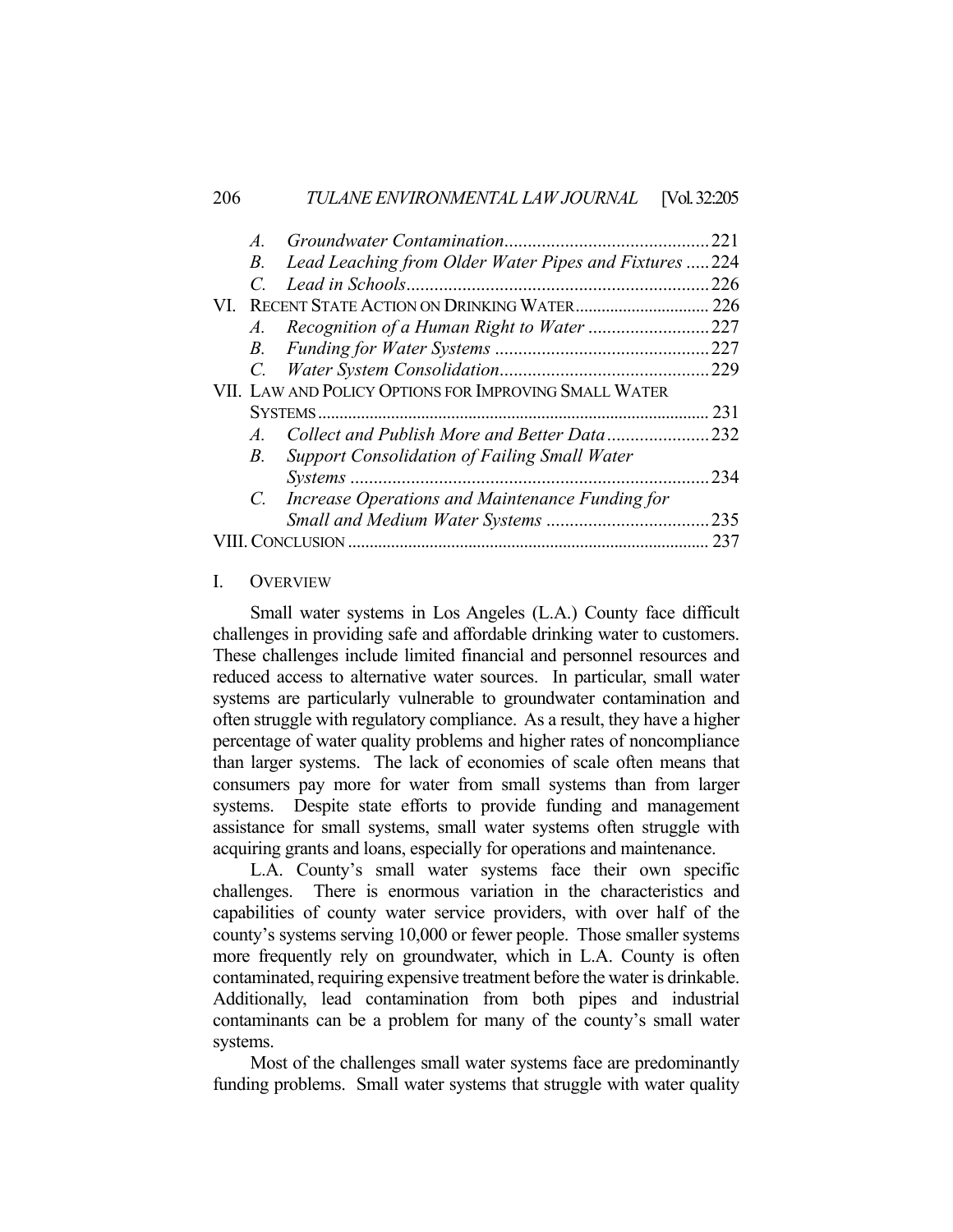compliance or with reliability and affordability are often also undercapitalized entities. California thus needs not only to ensure adequate levels of funding but to target funding and policy mechanisms so they meaningfully address the specific problems smaller systems face.

 To resolve these challenges, we recommend three approaches. First, the state should improve data collection and dissemination specifically targeting (1) water quality of small water systems, (2) water pricing and customer income levels, and (3) the benefits and drawbacks of water system consolidation. Second, the State Water Resources Control Board should make greater use of its authority to pursue water system consolidations, along with an increase in the scope of that authority and more funding to support consolidation. Third, the state must find ways to supply greater funding for small water system operations and maintenance, infrastructural improvements, and disaster planning.

#### II. INTRODUCTION

1

The State of California has declared that every human has a right to safe, affordable, accessible drinking water.<sup>1</sup> Most water systems are able to fulfill this right for most members of the communities they serve. Small water systems, though, raise a series of concerns over adequate provision of safe and affordable water.<sup>2</sup> These difficulties have long been recognized. The National Research Council, for example, addressed them in a landmark report more than twenty years ago.<sup>3</sup>

 In 2016, the State Water Resources Control Board (Water Board) stated that achieving water safety and affordability goals "can be particularly challenging for small and disadvantaged communities that lack the resources to fund basic capital costs, let alone the ongoing costs of maintenance, energy, treatment and personnel needed to operate" water systems.<sup>4</sup> This is especially true for small water systems in L.A. County, which is more populous than forty-one states.

 <sup>1.</sup> The California Water Code states that "every human being has the right to safe, clean, affordable, and accessible water adequate for human consumption, cooking, and sanitary purposes." CAL. WATER CODE § 106.3 (Deering 2016)*.*

 <sup>2.</sup> Small water systems, as described in the federal Safe Drinking Water Act, are water systems that serve more than twenty-five people and fewer than 10,000. 42 U.S.C. § 300g-1(b)(4)(E)(ii) (2018).

 <sup>3.</sup> *See, e.g.*, NAT'L RESEARCH COUNCIL, SAFE WATER FROM EVERY TAP: IMPROVING WATER SERVICE TO SMALL COMMUNITIES (1997).

 <sup>4.</sup> *Frequently Asked Questions on Mandatory Consolidation or Extension of Service for Water Systems,* CAL. WATER RESOURCES CONTROL BOARD (Nov. 7, 2016), https://www.water boards.ca.gov/drinking\_water/programs/compliance/docs/fs082415\_mand\_consolid\_faq.pdf.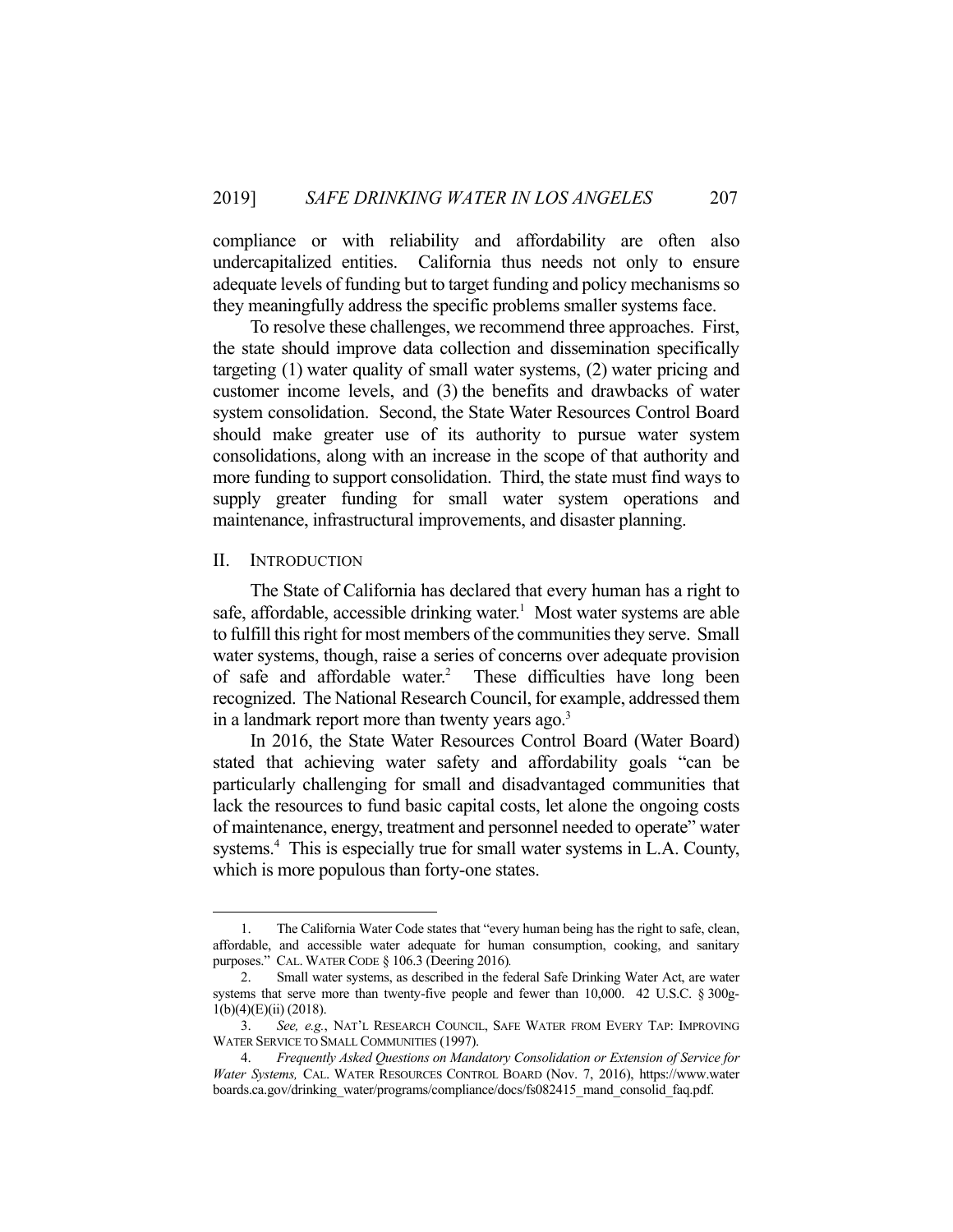This Article explores the challenges facing small water providers in L.A. County. First, the brief describes the structure of water systems (both large and small) in the county. Second, it explains the particular management and capital challenges that small systems face. Third, the brief focuses on the threats posed to the county's small water systems by groundwater contamination and lead leached from older pipes and fixtures. Finally, the brief identifies recent trends in state law and sets out policy proposals to ensure safe provision of drinking water by small systems in L.A. County.

## III. DRINKING WATER PROVIDERS IN L.A. COUNTY

There is enormous variation in the characteristics and capabilities of L.A. County water service providers. The county has more than 200 systems ranging in size from the Los Angeles Department of Water and Power, which serves over 4 million people, to Winterhaven Mobile Estates in Antelope Valley, serving just twenty-five customers.<sup>5</sup> The table below details the size of systems and customers served. As a rough measure, over half of the 213 L.A. County water systems supply drinking water to 10,000 or fewer people and cumulatively serve over 245,000 customers.<sup>6</sup>

|             | <b>Minimum</b><br>population<br>served | <b>Maximum</b><br>population<br>served | <b>Number of</b><br><b>Systems</b> | <b>Total</b><br>Population<br><b>Served</b> |
|-------------|----------------------------------------|----------------------------------------|------------------------------------|---------------------------------------------|
| Small water | 25                                     | 500                                    | 66                                 | 9,473                                       |
| systems     | 501                                    | 3,300                                  | 28                                 | 37,347                                      |
|             | 3,301                                  | 10,000                                 | 32                                 | 207,594                                     |
| Large water | 10,001                                 | 100,000                                | 67                                 | 2,625,346                                   |
| systems     | 100,001                                | >4,000,000                             | 20                                 | 6,843,653                                   |

Table: Size Distribution of L.A. County Water Systems<sup>7</sup>

7. *Id*.

 <sup>5.</sup> HENRY MCCANN &GREGORY PIERCE,UCLALUSKIN CTR.INNOVATION,LOS ANGELES COUNTY COMMUNITY WATER SYSTEMS: ATLAS AND POLICY GUIDE (Nov. 2015), http://innovation. luskin.ucla.edu/content/los-angeles-county-community-water-systems-atlas-and-policy-guide [hereinafter WATER ATLAS].

 <sup>6.</sup> Ninety-four of 213 drinking water systems (44%) serve fewer than 3300 customers. An additional thirty-two serve between 3301 and 10,000. Thus 126 of 213 community water systems in the county, or about 59%, are small water systems under the EPA's definition. *Id*. at 9. Although the EPA and the Water Board count a total of 228 water systems in L.A. County, the systems in this table only count 213 of them because several listed systems included water wholesalers, had undefined boundaries, or were transitioning ownership at the time of the *Water Atlas*. *Id*. at 66.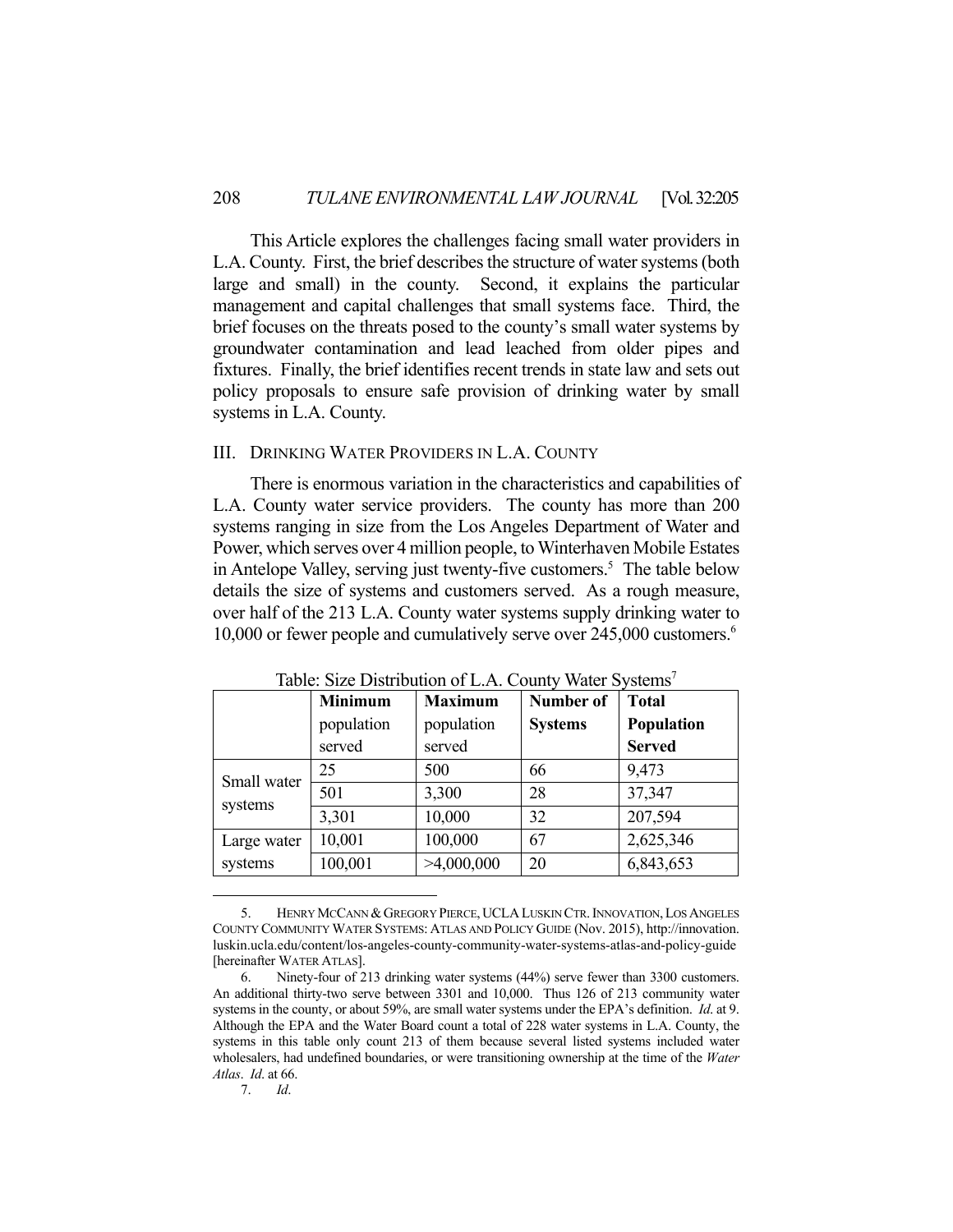Large water systems serve most of urban L.A. County's population. Small systems are scattered throughout the county over a broad area, in both rural communities and urban neighborhoods in Los Angeles and other cities in the county. As the Section III.A explains, water systems operate under a range of management schemes. The diversity of water systems means they can serve different purposes with some amount of flexibility, but this diversity can also reduce the ability of state agencies to regulate or encourage action consistently across different types of water systems.<sup>8</sup>

 The degree of dependence on imported water, local surface water, and local ground water varies from system-to-system. Overall, local groundwater provides as much as 38% of the county's total water supply.<sup>9</sup> Groundwater usage has been greatest during droughts, when groundwater recharge is reduced.<sup>10</sup> Importantly, the majority of L.A. County water systems that serve 3300 or fewer people are *wholly* reliant on local groundwater.<sup>11</sup> By contrast, larger systems' supplies often consist of groundwater and surface water, providing redundancy when a particular supply is scarce.

 Affordability of water and equity of pricing are also a concern in L.A. County. Although it is difficult to pin down the number of families for whom drinking water is unaffordable, water prices are almost certainly too high for many families in L.A. County.<sup>12</sup> Water bills for L.A. County residents often exceed \$1000 and can reach as high as \$2244, per family per year.13 Pricing and customer income data are difficult to obtain for

 <sup>8.</sup> *Id*. at 10.

 <sup>9.</sup> MARK GOLD, STEPHANIE PINCETL, & FELICIA FEDERICO, UCLA INST. OF THE ENV'T & SUSTAINABILITY, 2015 ENVIRONMENTAL REPORT CARD FOR LOS ANGELES COUNTY (2015), https://www.ioes.ucla.edu/wp-content/uploads/report-card-2015-water.pdf.

 <sup>10.</sup> *See* Mu Xiao et al., *How Much Groundwater Did California's Central Valley Lose During the 2012–2016 Drought?*, 44 GEOPH. RES. LETT. 4872 (2017); W.M. ALLEY, T.E. REILLY & O.L. FRANKE, U.S. GEOLOGICAL SURVEY CIRCULAR 1186, SUSTAINABILITY OF GROUND-WATER RESOURCES 20-21 (1999), https://pubs.usgs.gov/circ/circ1186/pdf/circ1186.pdf.

 <sup>11.</sup> CAL. WATER RES. CONTROL BD., REPORT TO THE LEGISLATURE, COMMUNITIES THAT RELY ON A CONTAMINATED GROUNDWATER SOURCE FOR DRINKING WATER 34, tbl.1.3 (Jan. 2013), https://www.waterboards.ca.gov/water\_issues/programs/gama/ab2222/docs/ab2222.pdf [hereinafter COMMUNITIES THAT RELY ON CONTAMINATED GROUNDWATER].

 <sup>12.</sup> *See* WATER ATLAS,*supra* note 5, at 46.

 <sup>13.</sup> *Id.* The EPA has previously stated that water costs should not exceed two percent of a community's mean household income (MHI). However, that standard, and MHI-based thresholds in general, have come under widespread criticism for being arbitrary and not grounded in any empirical analysis. *See, e.g.*, NAT'L ACAD. OF PUB. ADMIN., DEVELOPING A NEW FRAMEWORK FOR COMMUNITY AFFORDABILITY OF CLEAN WATER SERVICES 44-49 (2017). MHI-based estimates also miss many poorer people who may have affordability problems, such as those living in affluent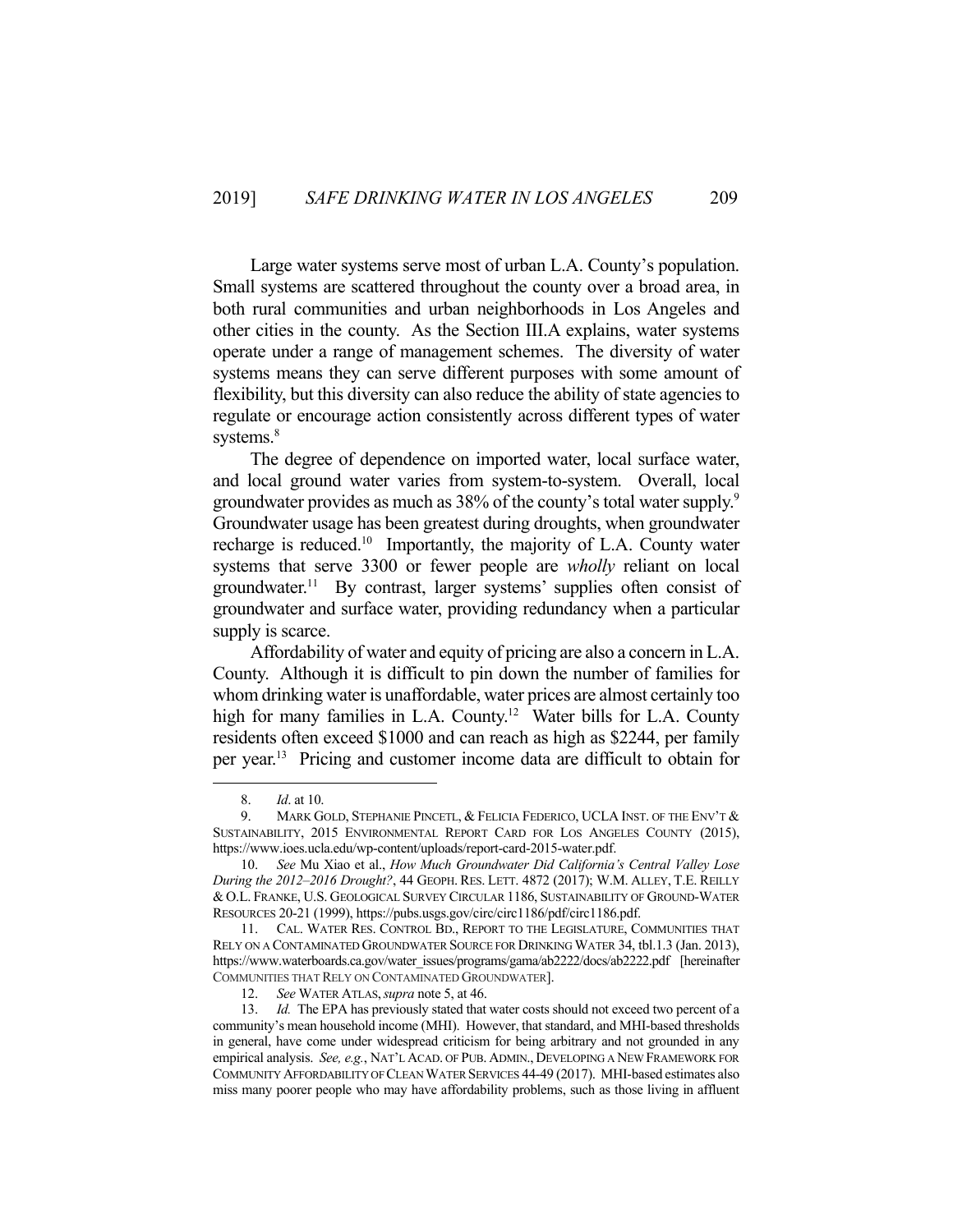many individual small water systems, but due to the high prices that L.A. systems reach, and the possibility that systems with smaller customer bases will have to charge higher prices to compensate for higher costs per customer, affordability is almost certainly a significant concern for many of L.A. County's small water systems.<sup>14</sup> Because of the enormous disparities in income across L.A. County, and the enormous variance in pricing across water systems, equity merits special consideration when some systems are not meeting the expectations of the state's Right to Water goals.

- *A. Water System Types*<sup>15</sup>
- 1. Municipal Utilities

 Municipal utilities are authorized by municipal codes and managed under city regulations. These include many city utilities, including the largest water provider in the county, the L.A. Department of Water and Power.

#### 2. Private Water Systems

1

 Private systems range from large investor-owned utilities to smaller systems that provide water as an ancillary service, such as a mobile home park's residential water system. The California Public Utilities Commission (CPUC) regulates private water systems. More than half of the sixty-six water systems serving fewer than 500 people in L.A. County are privately owned.16

communities; therefore, examining actual household income may be a more useful approach. *See, e.g.*, JULIET CHRISTIAN-SMITH ET AL., PAC. INST., ASSESSING WATER AFFORDABILITY: A PILOT STUDY IN TWO REGIONS IN CALIFORNIA (2013), https://www.waterboards.ca.gov/water\_issues/ programs/hr2w/docs/references/pacificinst\_assessing\_water\_affordability.pdf.

 <sup>14.</sup> Community water systems for which we could not collect pricing data in Los Angeles County tended to be much smaller and serve populations with lower median incomes than those that did report pricing data. Affordability may be more of a concern among customers of these systems due both to the higher average cost of service provided by small water systems and the lower income levels among customers of these systems. WATER ATLAS,*supra* note 5, at 47.

 <sup>15.</sup> This categorization of water system types is primarily adopted from LAUREL FIRESTONE, CMTY. WATER CTR., GUIDE TO COMMUNITY DRINKING WATER ADVOCACY 105-27 (2009), https://d3n8a8pro7vhmx.cloudfront.net/communitywatercenter/pages/56/attachments/ original/1394398974/CWC\_Community-Guide\_Eng\_Final.pdf?1394398974.

 <sup>16.</sup> WATER ATLAS,*supra* note 5, at 10.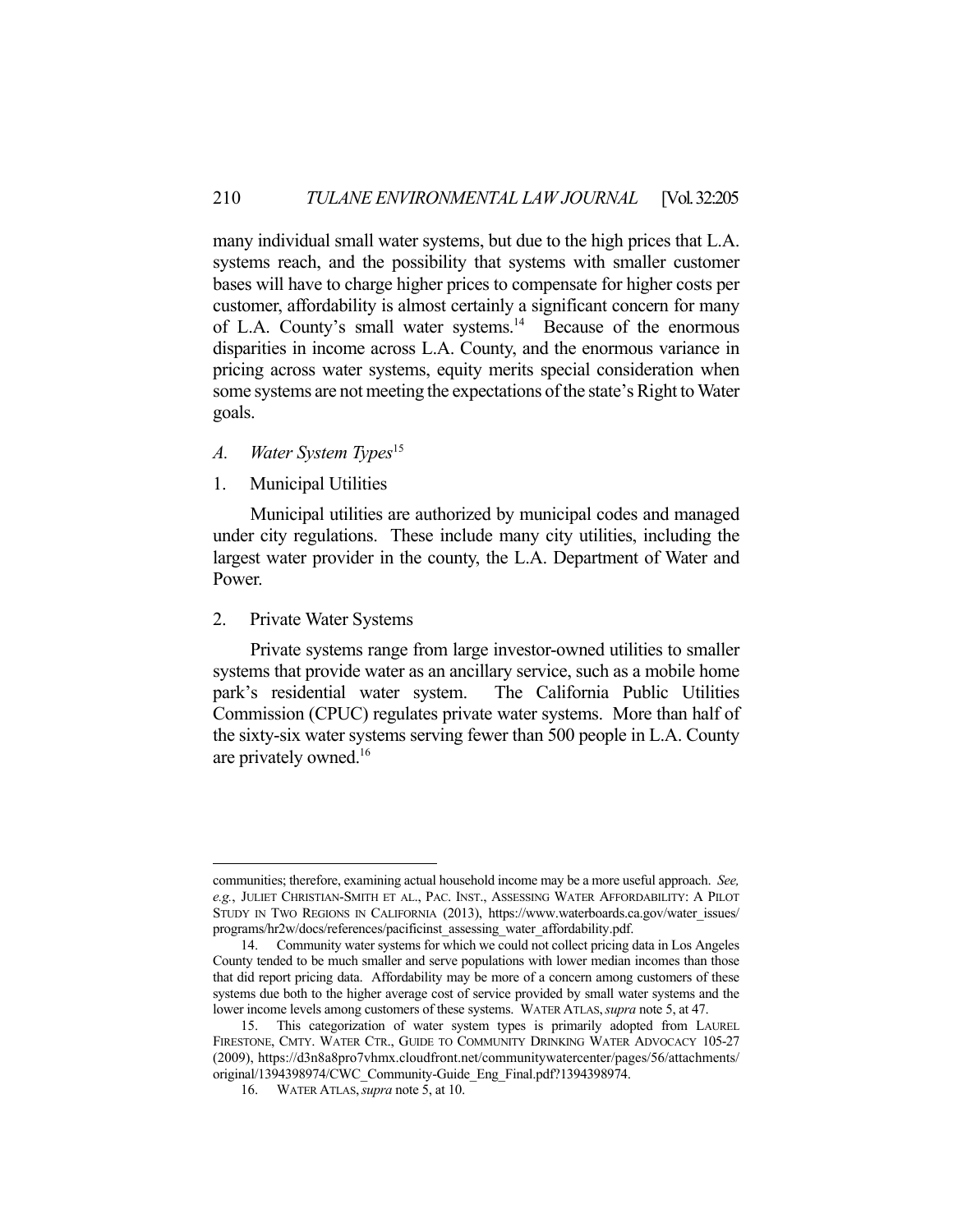#### 3. Mutual Water Companies

 These are created by private agreements among landowners or other entities to share water delivery responsibilities and benefits. Some were formed for agricultural irrigation purposes, others to facilitate real estate development outside of formal cities in L.A County.<sup>17</sup> Mutual water companies can be investor-owned. Many mutual water companies are not regulated by the CPUC but instead fall under the California Corporations Code. They typically face few regulatory requirements governing public access to information, community participation, and water rate adjustments.18 Almost one-third of the water systems serving fewer than 500 people in L.A. County are mutual water companies.<sup>19</sup>

#### 4. Special Districts

 Typically set up by governmental action, special districts include irrigation districts and county water districts, and they often operate on unincorporated land. They are managed directly by governmental entities or by independent governing boards. The California Water Code regulates special districts.

## IV. WHY FOCUS ON SMALL WATER SYSTEMS?

Small water systems face unique challenges. They frequently fail to benefit from the efficiencies that flow from economies of scale. As a result, small systems often have fewer sources of water available to them and fewer financial and personnel resources. Small water systems possess less developed infrastructure and can struggle to raise money to fund improvements or address problems.

 Because of their greater customer base and access to capital, large water systems tend to have advantages over small systems. These often include (1) more customers to divide the cost of improvements between, (2) more technical expertise, (3) better management skills and knowledge, (4) increased ability to solve operational problems internally, and (5) dedicated financial and business staff. Larger systems tend to have more highly trained treatment and distribution system operators, who are

 <sup>17.</sup> *About Mutuals*, CAL. MUTUALS, https://calmutuals.org/about-mutuals/ (last visited Feb. 22, 2018); FIRESTONE, *supra* note 15, at 122-27.

 <sup>18.</sup> WATER ATLAS,*supra* note 5, at 10.

 <sup>19.</sup> *Id*.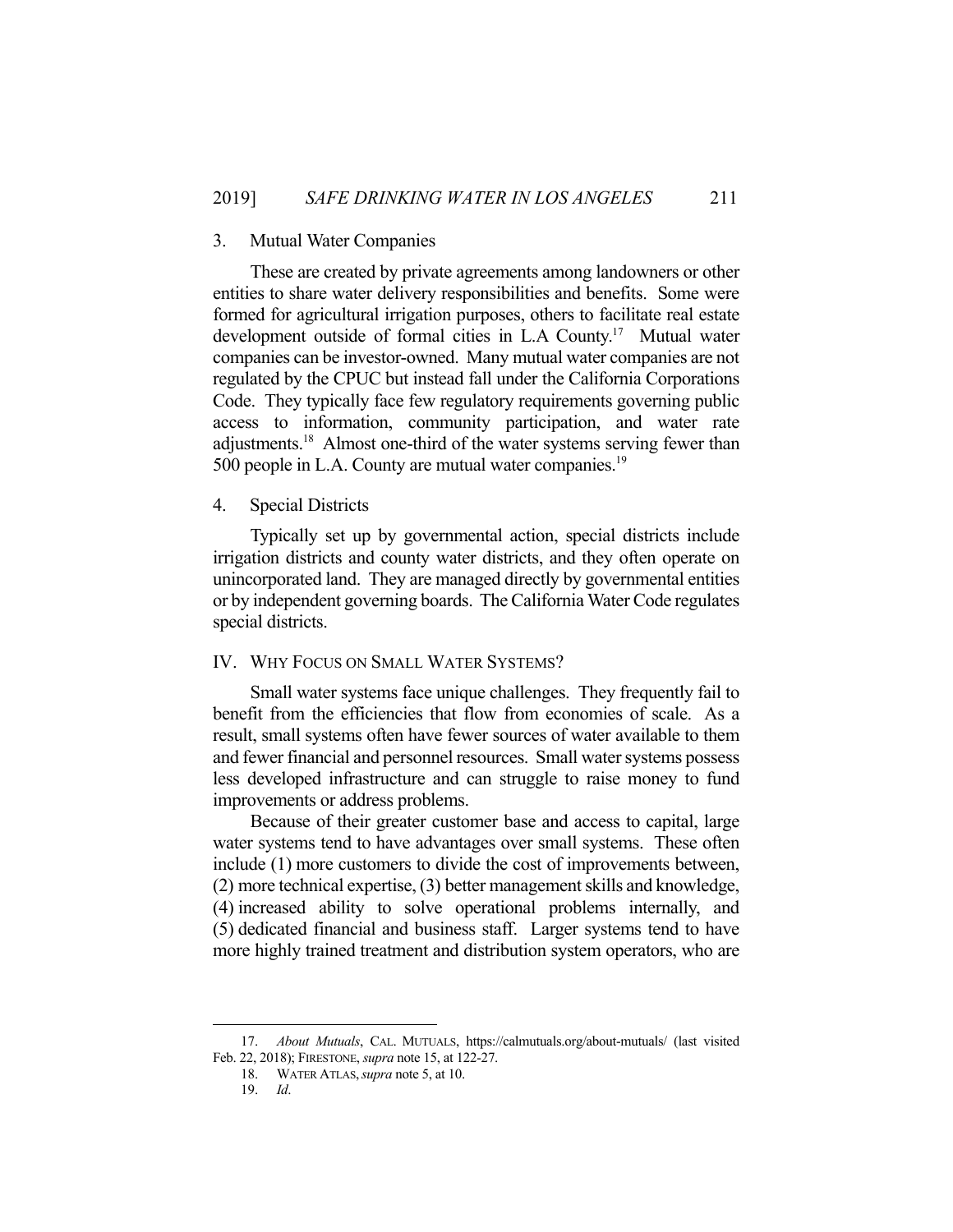more likely to be present and prepared to address incidents or emergencies.<sup>20</sup> Small systems often lack such staff.<sup>21</sup>

 For these reasons, small water systems struggle with compliance. Generally, they have a higher percentage of water quality issues and higher rates of noncompliance with water quality standards than larger systems.<sup>22</sup> Eight percent of the state's small water systems violated one or more health-based drinking water standards at least once over the period from  $2002$  to  $2010<sup>23</sup>$  In particular, water systems serving between fifteen and 200 service connections have the greatest noncompliance rates with state standards, especially in disadvantaged communities.<sup>24</sup> Less than half of systems serving fewer than 200 connections meet state drinking water standards and requirements.<sup>25</sup> These compliance struggles can harm public health. In a 2006 report, the U.S. Environmental Protection Agency (EPA) noted that direct data on the health impacts of small water systems was limited and underreported, but that some data "show health outbreaks related to small water systems."26

 <sup>20. &</sup>quot;They often lack technical expertise, the ability to address many of the issues pertinent to operating a water system, as well as qualified management and financial and business personnel. In many instances, especially for very small water systems, the system operator may be just a parttime position." CAL. WATER RES. CONTROL BD., SAFE DRINKING WATER PLAN FOR CALIFORNIA: IN COMPLIANCE WITH HEALTH & SAFETY CODE SECTION 116365, at 60 (June 2015), https://www. waterboards.ca.gov/publications forms/publications/legislative/docs/2015/sdwp.pdf [hereinafter SAFE DRINKING WATER PLAN].

 <sup>21.</sup> *Id*.

 <sup>22.</sup> *Id*. at 15. There is a distinction between general water quality issues and noncompliance with water quality standards, in that contaminants can be detected at levels below a legal threshold, but within a recognized range at which there still may be risks to health, flavor, or color. One example contaminant for which there could be a water quality issue, but a system could still be compliant with standards, is lead, which is recognized to pose health risks at any level. *See Basic Information About Lead in Drinking Water*, ENVTL. PROTECTION AGENCY (Mar. 2018), https://www.epa.gov/ground-water-and-drinking-water/basic-information-about-lead-drinkingwater. Another is manganese, which, in small amounts, may not pose a health threat but will affect color and taste. SAFE DRINKING WATER PLAN,*supra* note 20, at 45.

 <sup>23.</sup> Kristina Donnelly, *Financing Drinking Water Infrastructure—Updates from the Golden State*, PAC. INST. (July 16, 2013), https://pacinst.org/financing-drinking-waterinfrastructure-updates-from-the-golden-state/. Systems are not penalized for violating public health goals, but the goals do provide useful benchmarks for judging water quality and for designing regulatory standards. *Public Health Goals (PHGs)*, CAL. OFF.ENVTL. HEALTH HAZARD ASSESSMENT (2018), https://oehha.ca.gov/water/public-health-goals-phgs.

 <sup>24.</sup> SAFE DRINKING WATER PLAN,*supra* note 20, at 190.

 <sup>25.</sup> *Id*.

 <sup>26.</sup> EPA OFFICE OF THE INSPECTOR GEN., EVALUATION REPORT NO. 2006-P-00026, MUCH EFFORT AND RESOURCES NEEDED TO HELP SMALL DRINKING WATER SYSTEMS OVERCOME CHALLENGES 32 (May 30, 2006), https://www.epa.gov/sites/production/files/2015-11/documents/ 20060530-2006-p-00026.pdf.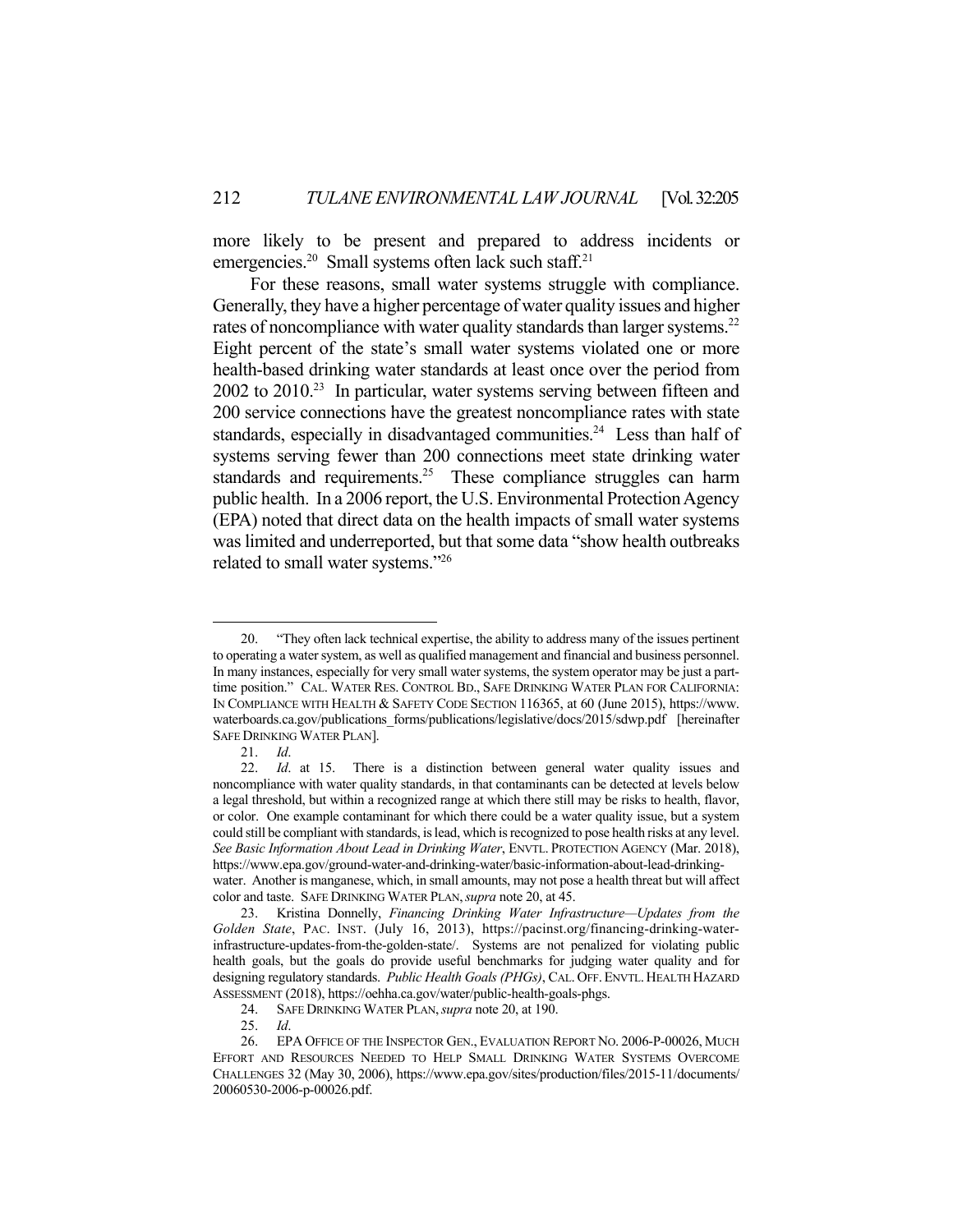Many of the struggles of small water systems are due to the types of challenges listed below.

#### *A. Monitoring and Reporting*

1

 Water systems serving 3300 to 10,000 customers have over seven times more monitoring and reporting violations, per 1000 customers, than larger systems.<sup>27</sup> Systems serving fewer than 3300 people violate monitoring and reporting requirements at still higher rates.<sup>28</sup> Smaller systems have higher monitoring costs per capita.<sup>29</sup> Over time, the increase in the number of regulated contaminants means monitoring costs will continue to increase for water systems, making compliance even more burdensome.

 There is a great deal of uncertainty about the performance of the smallest systems—called "state small systems"—because they fall beneath the thresholds of the federal Safe Drinking Water Act (SDWA) and state safe drinking water law. The SDWA does not apply to private wells, systems serving fewer than twenty-five people, or systems with fewer than fifteen service connections.<sup>30</sup> State small systems are regulated at the county level and have less extensive reporting requirements, resulting in a paucity of data. Outside of initial testing during system permitting, private wells are not regulated at all by the state, and although L.A. County recommends continued testing, it does not mandate it.<sup>31</sup>

 <sup>27.</sup> ENVTL. PROT. AGENCY, EPA 816-R-10-022, NATIONAL CHARACTERISTICS OF DRINKING WATER SYSTEMS SERVING 10,000 OR FEWER PEOPLE 36 (2011), http://dnrc.mt.gov/ divisions/cardd/docs/resource-development/w2asact-docs/REVFINALNatCharacteJuly2011508 compliant.pdf.

 <sup>28.</sup> Systems serving from 501 to 3300 customers have over twenty-eight times as many monitoring and reporting violations per 1000 customers as those with 10,000 or more customers. Systems serving fewer than 500 people commit monitoring and reporting violations over 350 times more—per 100 customers—than those with more than 10,000 customers. *Id*.

 <sup>29.</sup> Shadi Eskaf, *Small Water Systems with Financial Difficulties Are More Likely to Violate EPA Regulations*, ENVTL. FIN. BLOG (Jan. 28, 2015), http://efc.web.unc.edu/2015/01/ 28/small-water-systems-financial-difficulties-likely-violate-epa-regulations/.

<sup>30. 42</sup> USC § 300f(4)(A) (2018); CAL. HEALTH & SAFETY CODE § 116275 (Deering 2016).

 <sup>31. &</sup>quot;The Department recommends that private wells be tested on a regular basis for nitrate, coliform bacteria, and primary inorganic chemicals (i.e. arsenic, lead, copper, etc.) to detect contamination problems early." CTY. OF L.A. DEP'T OF PUB. HEALTH, REQUIREMENTS AND PROCEDURES FOR PRIVATE AND COMMERCIAL WATER WELLS HANDBOOK 20-21, http://public health.lacounty.gov/eh/docs/ep\_dw\_Handbook.pdf (last visited Sept. 18, 2018).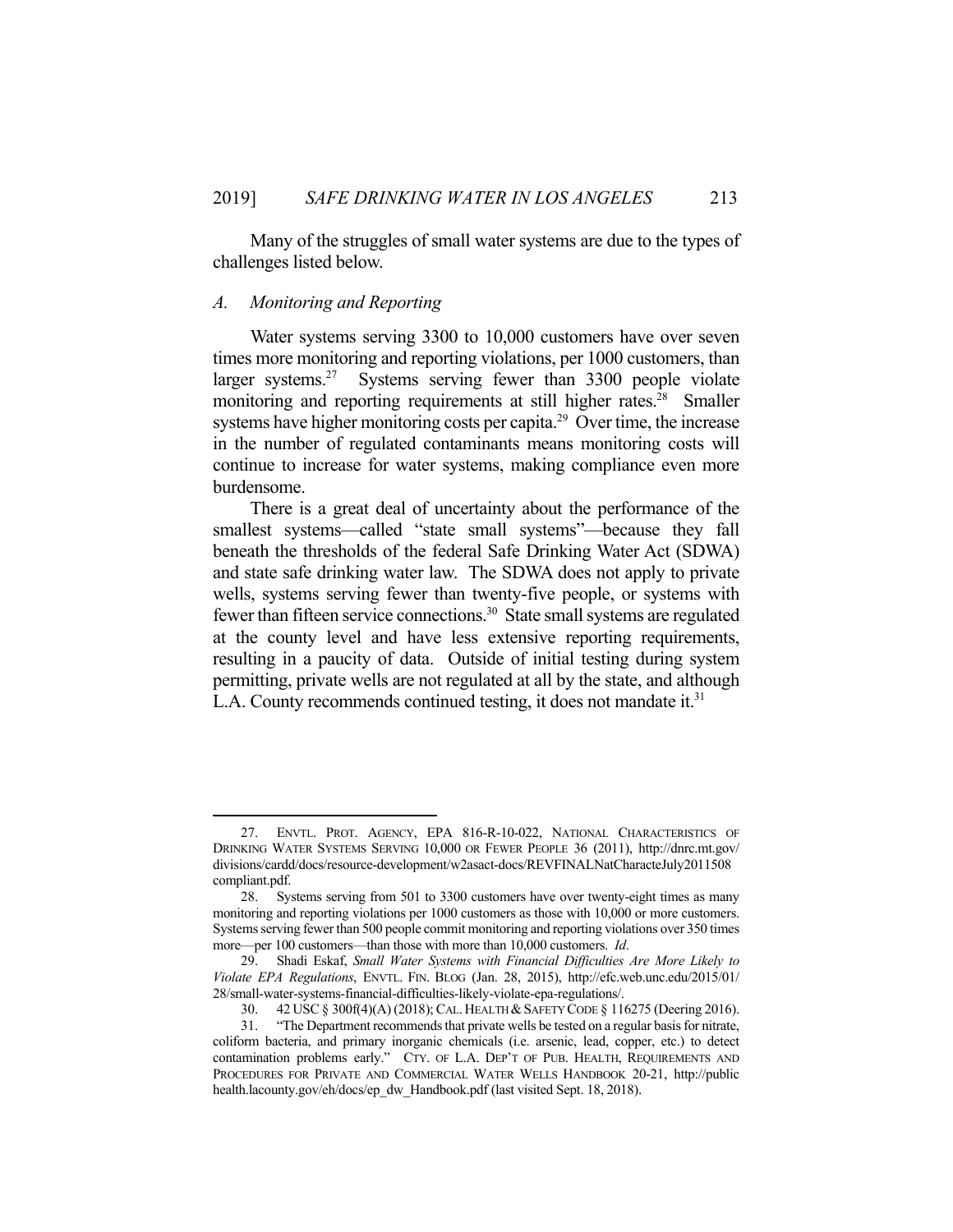#### *B. Treatment*

 In California, installing and operating water treatment is often difficult for small systems.<sup>32</sup> And technological advances in treatment have not led to affordability for small and disadvantaged communities. Treatment facilities are technically challenging to maintain and operate, and the lack of affordable technologies for small systems impedes delivery of safe drinking water.<sup>33</sup> Per household, treatment costs are more than four times as high for systems serving 100 people or fewer than for systems serving greater than 10,000 people.<sup>34</sup>

 One example of the difficulty in paying treatment costs can be found in Lanare, a small community in the San Joaquin Valley, where a treatment plant was constructed and paid for with \$1.3 million in federal community development funds. In 2007, when the new plant went into operation, the cost of water for the community rose drastically, and within six months, the town was \$100,000 in debt, and the plant was shut down due to the higher-than-anticipated operating costs. The plant sat unused through 2017.35 Eventually, the Water Board approved funding for the town to dig new wells,<sup>36</sup> partly because the town had never been able to obtain money for operating and maintaining the treatment plant.

## *C. Staffing*

<u>.</u>

 Small water systems lack resources and personnel for filling staffing needs. Volunteer utility boards often manage them; the members often lack formal training "and may lack skills in effective decision-making, dealing with conflict, working with groups, building consensus, and

 <sup>32.</sup> SAFE DRINKING WATER PLAN,*supra* note 20, at 127.

 <sup>33.</sup> *Id*. at 180.

 <sup>34.</sup> DEB MARTIN, RURAL CMTY. ASSISTANCE P'SHIP, AFFORDABILITY AND CAPABILITY ISSUES OF SMALL WATER AND WASTEWATERS SYSTEMS: A CASE FOR REGIONALIZATION OF SMALL SYSTEMS 2 (2012), https://rcap.org/wp-content/uploads/2012/01/Regionalization-Great-Lakes-RCAP-final.pdf (citing ENVTL. PROT. AGENCY, HANDBOOK FOR CAPACITY DEVELOPMENT: DEVELOPING WATER SYSTEM CAPACITY UNDER THE SAFE DRINKING WATER ACT AS AMENDED IN 1996, at 32 (2001)).

 <sup>35.</sup> Ezra David Romero & Jerry Klein, *They Built It, But Couldn't Afford to Run It—Clean Drinking Water Fight Focuses on Gaps in Funding*, VALLEY PUB. RADIO (June 6, 2017), http://www.kvpr.org/post/they-built-it-couldn-t-afford-run-it-clean-drinking-water-fight-focusesgaps-funding; Patricia Leigh Brown, *The Problem Is Clear: The Water Is Filthy*, N.Y.TIMES (Nov. 13, 2012), http://www.nytimes.com/2012/11/14/us/tainted-water-in-california-farmworkercommunities.html?pagewanted=1&hp.

 <sup>36.</sup> Romero & Klein, *supra* note 35.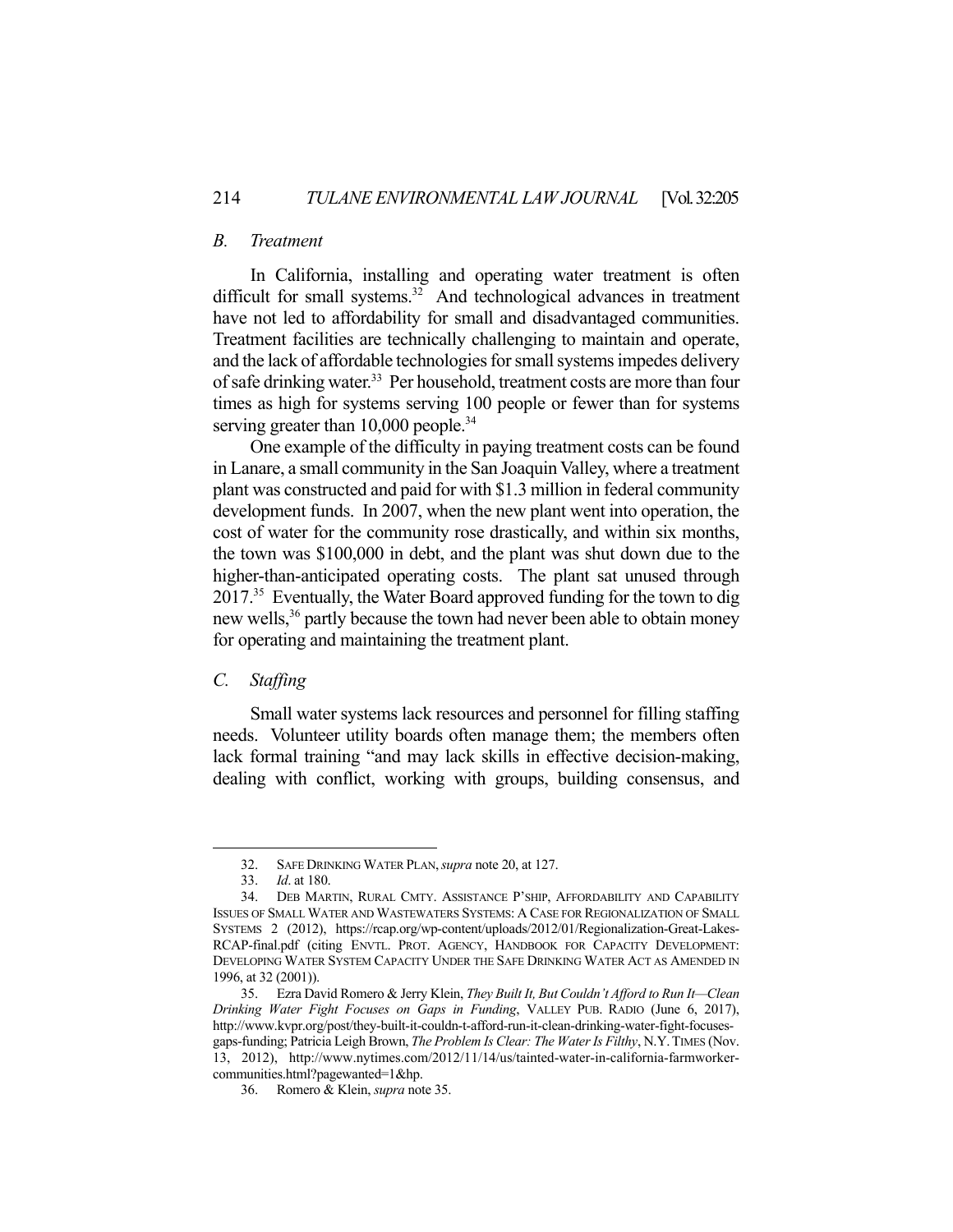strategic planning."<sup>37</sup> High turnover can result in shifting priorities, lack of institutional memory, and less transfer of knowledge.

 Small communities often cannot hire the professional staff they need.38 If a small water system has a treatment facility, it will likely have a harder time acquiring and retaining water system operators with the necessary expertise.<sup>39</sup> Larger systems can pay higher salaries, and many small water systems are in smaller rural communities where the availability of certified operators—required by the EPA—is limited.40 In L.A. County, many small systems are surrounded by larger systems that can pay higher wages.

#### *D. Reliability, Redundancies, Standby Equipment*

 Small systems' water services can be less reliable and less sustainable than the services of larger systems. A smaller revenue base makes it harder to save for future infrastructural or emergency needs. Standby equipment and emergency redundancies are less common in small systems. Water distribution includes pipes, storage, pumps, and other equipment for which maintenance and operation is critical, especially during disasters.<sup>41</sup> Although some California water systems have worked on disaster preparedness, small water systems have done so less often.<sup>42</sup> Additionally, small water systems may not always be eligible for federal disaster funds. In one recent example from Sonoma County, a mutual water system serving fewer than 200 people was found ineligible for disaster relief from the Federal Emergency Management Agency because it was not included in local hazard mitigation plans and, as a private utility that did not serve the general public, did not classify as providing an essential government service.<sup>43</sup>

 <sup>37.</sup> MARTIN, *supra* note 34, at 2.

 <sup>38.</sup> *Id*.

 <sup>39.</sup> SAFE DRINKING WATER PLAN,*supra* note 20, at 58.

 <sup>40.</sup> *Id*.

 <sup>41. &</sup>quot;The maintenance and operation of the distribution system are critical to meet the demands for water, including during natural disasters such as earthquakes, floods, fires, power outages, etc." SAFE DRINKING WATER PLAN,*supra* note 20, at 56.

 <sup>42.</sup> *Id*.

 <sup>43.</sup> *See California Wildfires and High Winds (DR-4382)*, FEMA, https://www.fema.gov/ disaster/4382 (last visited Aug. 24, 2018); Email from Max Gomberg, Cal. Water Res. Control Bd., to author (Aug. 24, 2018) (on file with author).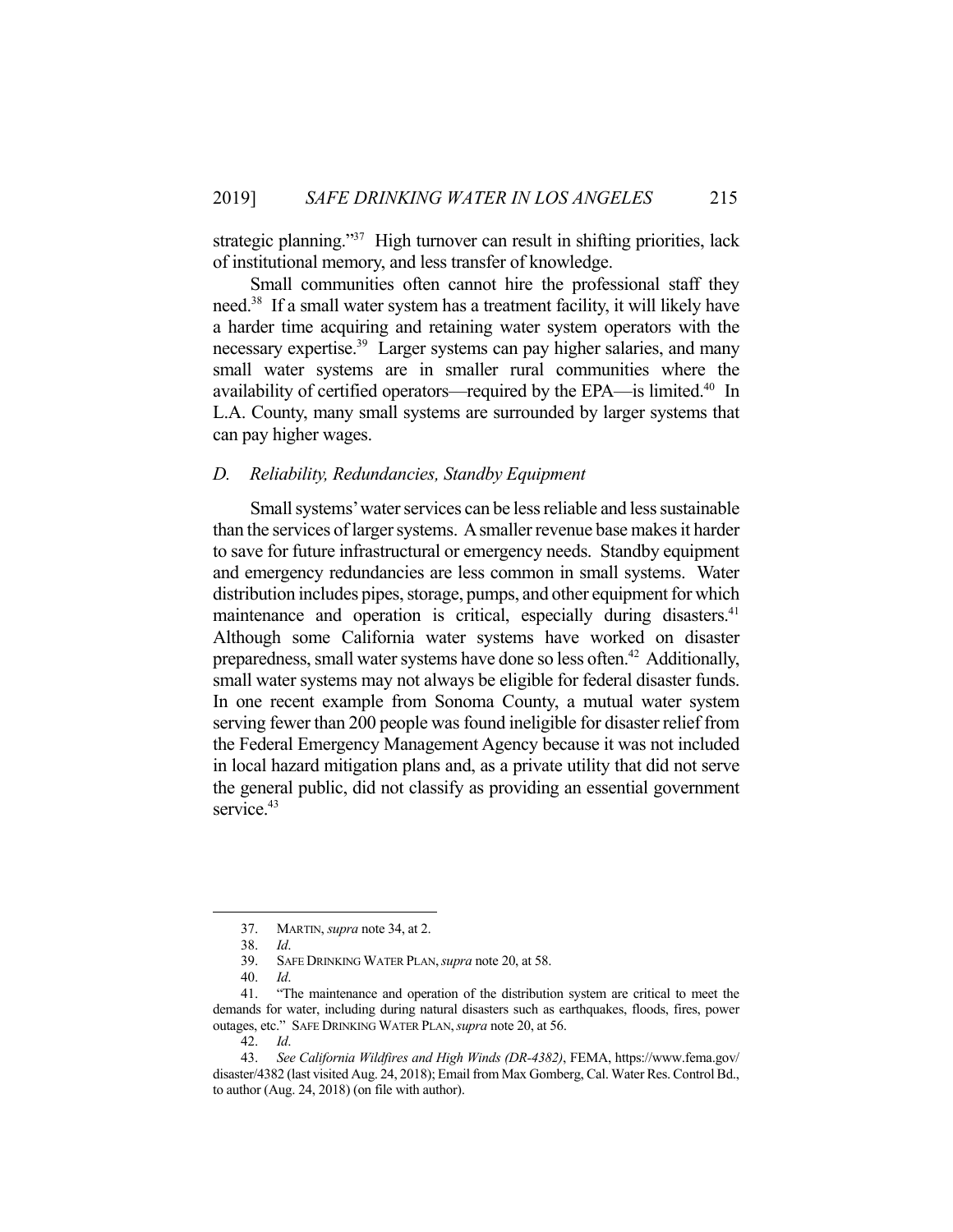## *E. Rates*

 Customers in small systems and systems serving disadvantaged communities often pay high rates $44$  and have reduced access to rate assistance programs, which use rate payments from some customers to subsidize disadvantaged ones. Under state law, many systems are not obligated to provide rate assistance.<sup>45</sup> While large investor-owned utilities must do so, privately owned systems may choose to do so or not.<sup>46</sup> The systems least likely to be able to provide robust rate assistance are small systems and those serving predominantly disadvantaged communities. In disadvantaged communities that lack economic diversity, rate assistance might not be an option because not enough ratepayers are able to subsidize others in need. And larger systems are much more likely to provide rate assistance to low-income customers than are small systems with small rate bases.<sup>47</sup>

## *F. Financing*

1

 Many small water systems are not financially sustainable as currently operated and are often incapable of attracting investors.48 Their smaller size means that repair, upkeep, and regulatory compliance costs are proportionally higher than for a large system. Small systems typically have larger infrastructure funding needs; the cost per customer can be three

 <sup>44.</sup> The Luskin authors were unable to obtain pricing data for many smaller community systems that serve populations with lower median incomes. "Affordability may be more of a concern among customers of these systems due both to the higher average cost of service provided by small water systems and the lower income levels among customers of these systems." WATER ATLAS,*supra* note 5, at 45.

 <sup>45.</sup> THE PAC.INST., WATER RATES: WATER AFFORDABILITY 2-3 (2013).

 <sup>46.</sup> See Order Instituting Rulemaking Evaluating the Commission's 2010 Water Action Plan Objective of Achieving Consistency Between Class A Water Utilities' Low-Income Rate Assistance Programs, Providing Rate Assistance to All Low-Income Customers of Investor-Owned Water Utilities, and Affordability, Cal. Pub. Utilities Comm'n., Rulemaking 17-06-024 (June 29, 2017); *see also Class A Customer Assistance Programs*, CAL. PUB. UTIL. COMMISSION (2018), http://www.cpuc.ca.gov/General.aspx?id=2417.

 <sup>47.</sup> WATER ATLAS,*supra* note 5, at 24. By state law, publicly owned water systems cannot redistribute funds among their customers, meaning that charging some customers to subsidize others may not be possible. CAL.CONST. art. XIII A, § 3, C -D. However, privately owned systems may redistribute funds, and large investor-owned utilities must do so. *See* Order Instituting Rulemaking Evaluating the Commission's 2010 Water Action Plan Objective of Achieving Consistency between Class A Water Utilities' Low-Income Rate Assistance Programs, Providing Rate Assistance to All Low-Income Customers of Investor-Owned Water Utilities, and Affordability, *supra* note 46; *see also Class A Customer Assistance Programs, supra* note 46.

 <sup>48.</sup> MARTIN, *supra* note 34, at 2 (citing ENVTL.PROT.AGENCY,EPA815-R-02-005A, 2000 COMMUNITY WATER SYSTEM SURVEY 30 (2002)).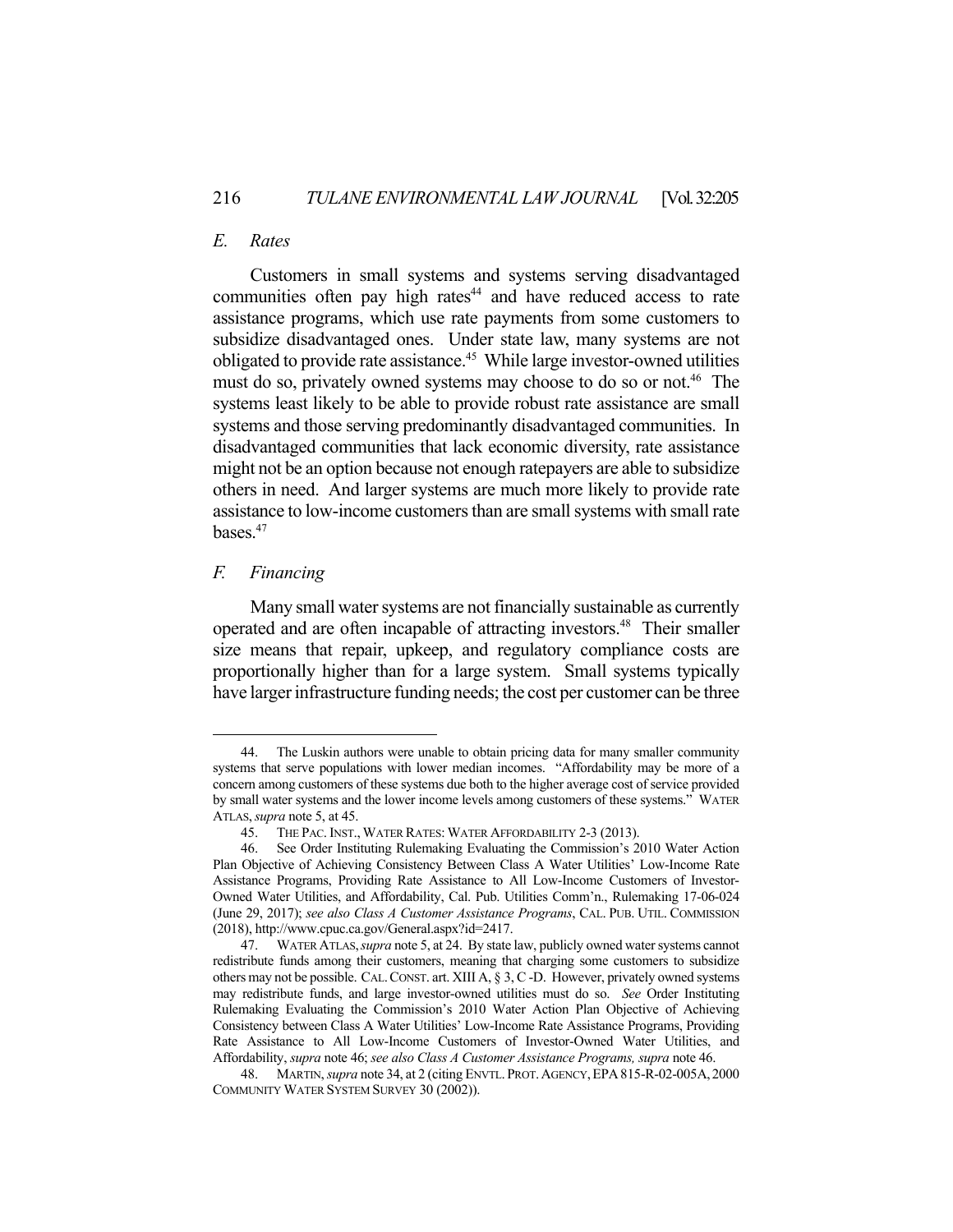times as high.<sup>49</sup> Raising customer rates or providing subpar service are often the only options available.<sup>50</sup> Operating expenses outpace revenue for about 30% of small water systems.<sup>51</sup>

 Obtaining funding from government sources can also be difficult for small systems. California has some state-managed loan and grant programs, but these are often challenging for small systems to access.<sup>52</sup> Other programs are specifically aimed at supporting small systems, but only those that state law defines as disadvantaged.<sup>53</sup> Of those small systems that qualify for loan programs, many cannot afford loan repayments on top of operation and maintenance costs. Due to the risk of fraud or abuse, most current federal and state funding programs prohibit use of their funds for operations and maintenance costs—but this significantly limits their utility. To obtain state funding for proposed projects, water systems need to show they will be able to manage operations and maintenance going forward, but small systems struggle with this. The scarcity of personnel at small water systems also makes it difficult to pursue grants and loans.

## *G. Diversity of Water Sources*

1

 Small systems in L.A. County are particularly vulnerable to contamination because they are more likely than large systems to be dependent on limited groundwater basins. In the county, 73% of very

 <sup>49.</sup> A 1999 nationwide EPA study projected that the small system (in this case, defined as fewer than 3300 customers) need for infrastructure investments was more than \$3300 per household per year (through 2015, compared to \$790 per household for large systems). ENVTL. PROT. AGENCY,*supra* note 34, at 32.

 <sup>50.</sup> *See* U.S. WATER ALL., AN EQUITABLE WATER FUTURE 13 (2017), http://uswater alliance.org/sites/uswateralliance.org/files/publications/uswa\_waterequity\_FINAL.pdf.

 <sup>51.</sup> Approximately 30% of small water systems have operating expenses greater than their revenues. Many are not financially sustainable as currently operated. This figure does not include debt service, nor does it take into account those systems that are barely making revenue meet expenses and thus have few reserve or emergency funds. Moreover, many systems delay needed maintenance because expenditures are based on current revenues rather than system needs. MARTIN, *supra* note 34, at 2 (citing ENVTL. PROT. AGENCY, *supra* note 48, at 30).

 <sup>52.</sup> *See, e.g.*, CAL. WATER COMM'N, SMALL WATER SYSTEMS WORKSHOP (Mar. 2014), https://cwc.ca.gov/-/media/CWC-Website/Files/Documents/2014/03\_March/Small-Systems-Workshop-Meeting-Materials/SmallSystems\_SummaryRecommendations\_Final\_7\_14\_14.pdf? la=en&hash=CFAC5B220551720380943F79A264E326104A6E7B; ELLEN HANAK ET AL., PUB. POLICY INST. OF CAL., PAYING FOR WATER IN CALIFORNIA 37 (Mar. 2014), https://www.ppic.org/ content/pubs/report/R\_314EHR.pdf.

 <sup>53.</sup> *See, e.g.*, CAL. WATER RES.CONTROL BD., DRINKING WATER STATE REVOLVING FUND INTENDED USE PLAN (IUP) FOR SFY 2018-19, at 38-39 (June 19, 2018), https://www.water boards.ca.gov/drinking\_water/services/funding/documents/srf/iup\_2018/dwsrf\_iup\_sfy2018\_19\_ final.pdf.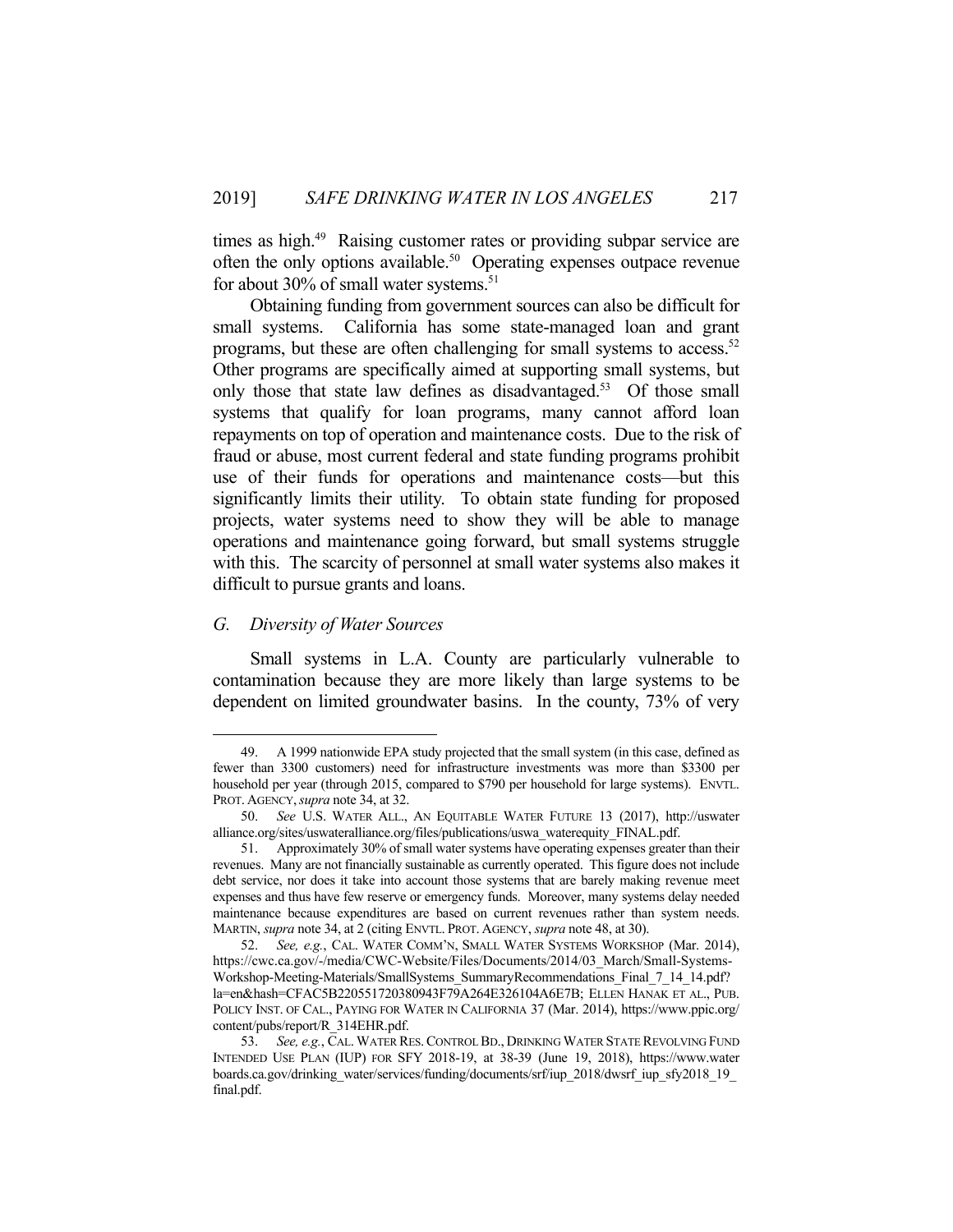small systems use only groundwater, while larger systems depend less on groundwater in favor of more diverse water supplies.<sup>54</sup> Even for those systems that are not wholly reliant on groundwater, drought can make them more reliant.<sup>55</sup> And those L.A. County small systems that draw from some amount of contaminated groundwater are more likely to be wholly reliant on that groundwater. As a case in point, all the groundwaterdependent small water providers that have violated maximum contaminant loads (MCLs)—the legal standards set by the EPA under the SDWA—at the tap rely wholly on groundwater.<sup>56</sup> Further, because smaller systems have fewer wells, they have fewer alternatives when a well is contaminated. Due to their typically smaller geographic bounds, many smaller systems may be unable to site new wells in a location that could draw from uncontaminated water. Even water systems that are larger than the EPA definition of a small system can struggle with finding new sources. Santa Fe Springs, serving 18,199 customers, had to close two wells due to contamination and unsuccessfully attempted to drill a third.<sup>57</sup> It then tried to fix one of the contaminated wells, which resulted in water with bad odors and high temperatures.<sup>58</sup> All of these efforts cost the city water system money without creating any real benefit.<sup>59</sup>

## *H. Community Engagement*

 Finally, small water system customers often have less access to data about their water provider and reduced ability to participate in water system decision-making. For example, roughly 40% of water systems in

 <sup>54.</sup> More than half of systems serving between 500 and 3300 customers are wholly reliant on groundwater. For systems serving between 3300 and 10,000 customers, nearly a quarter are wholly reliant on groundwater. Ten percent of large systems in the county rely only on groundwater. County-wide, seventy-nine systems are wholly reliant on groundwater; seventy of them serve fewer than 10,000 customers. WATER ATLAS,*supra* note 5, at 13.

 <sup>55.</sup> *Id*. at 17.

 <sup>56.</sup> The larger systems that have had MCL violations rely on a mix of groundwater and purchased water. COMMUNITIES THAT RELY ON CONTAMINATED GROUNDWATER, *supra* note 11, at 138-41. Of the six L.A. County water systems that exceeded Lead and Copper Rule action levels between 2012 and 2015, four were small water systems, all serving fewer than 3300 customers. Robert Hopwood & Barrett Newkirk, *Database: Lead in California Drinking Water*, DESERT SUN (Mar. 16, 2016), http://www.desertsun.com/story/news/data/2016/03/16/database-lead-californiadrinking-water/81873012/.

 <sup>57.</sup> Mike Sprague, *Santa Fe Springs Looks for Alternate Sources of Water After Contamination Forces Closure of Its Only Two Wells*, WHITTIER DAILY NEWS (Oct. 19, 2017), https://www.whittierdailynews.com/2017/10/19/santa-fe-springs-looks-for-alternate-sources-ofwater-after-contamination-forces-closure-of-its-only-two-wells/.

 <sup>58.</sup> *Id*.

 <sup>59.</sup> *Id*.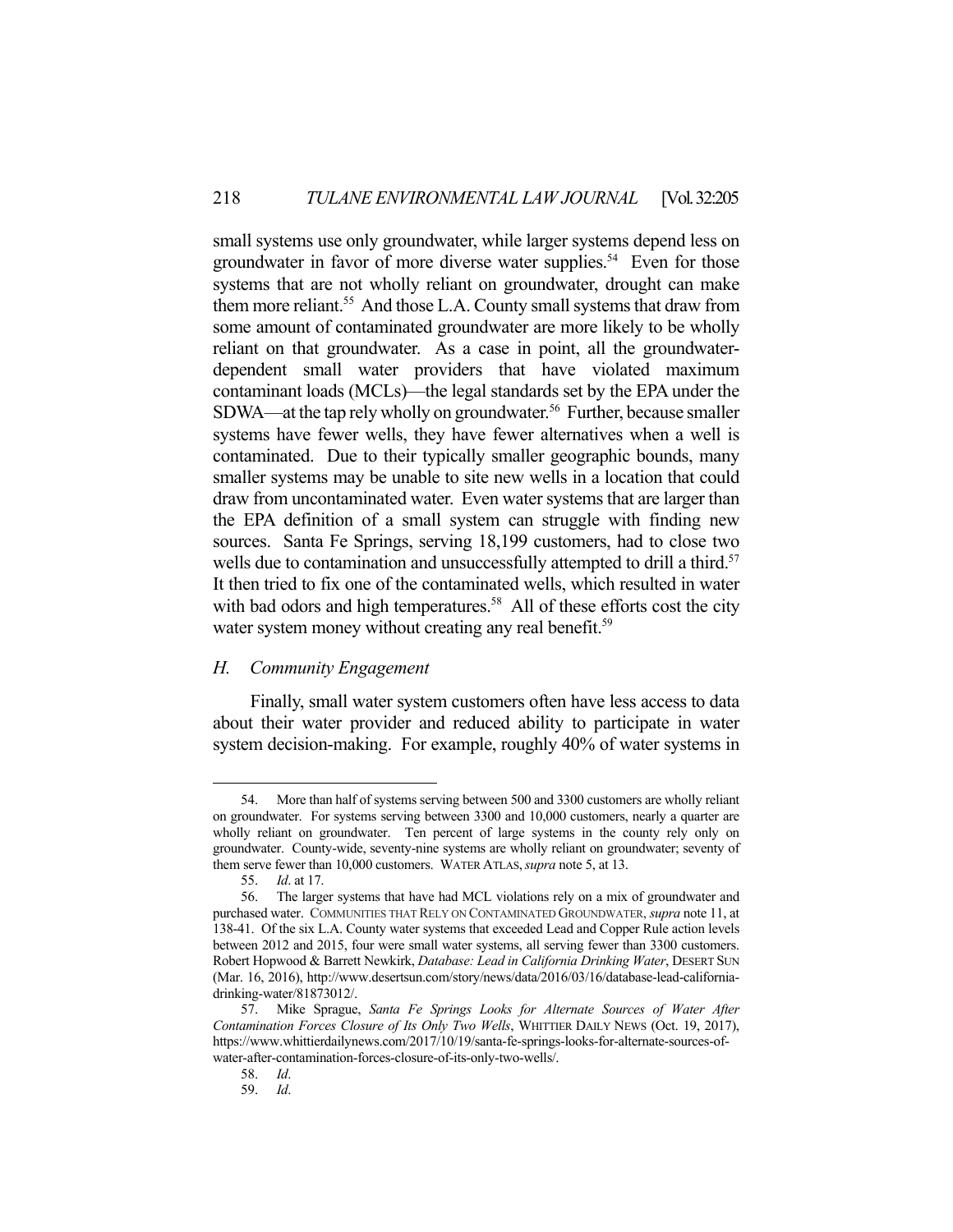the county do not provide a public facing website, and those water systems that do not are more likely to serve very small or small populations.<sup>60</sup>

#### *I. The Story of Maywood and Its Small Water Systems*

 The city of Maywood illustrates many of the problems that smaller systems face. With 26,000 residents, Maywood is an industrial city in southeastern L.A. County with two battery recycling plants and with federal Superfund sites. It is served by three small water systems, Maywood Mutual Water Companies Numbers 1, 2, and 3, each of which provides water to fewer than 10,000 customers. The water companies draw from both groundwater and purchased surface water.

 For years, two of Maywood's water companies produced brown- or tea-colored water. In the 1990s, after trying to get the mutual water companies to test the water, community groups convinced the state Department of Toxic Substances Control to test their water. At the time that water quality complaints became a public issue, each company was accountable only to its shareholders, the property owners in town.<sup>61</sup> The testing found high concentrations of manganese, along with elevated concentrations of trichloroethylene  $(TCE)^{62}$  The TCE was generally below the regulatory limit. Manganese's primary effect is on taste and visibility. However, at least one study has noted the potential adverse effects of manganese exposure at high levels.<sup>63</sup>

 The time since the discovery of these problems has been marked by remediation efforts and continued testing. In 2013, Governor Jerry Brown signed AB 240, forcing the Maywood water companies to comply with open meeting, public record, and budgetary requirements, making decision processes more transparent. However, the Governor also cut

 <sup>60.</sup> WATER ATLAS,*supra* note 5, at 36.

 <sup>61.</sup> Additionally, mutual water companies are generally not regulated by the CPUC. *See supra* Section III.A.

 <sup>62.</sup> *See* UCLA INST. OF THE ENV'T & SUSTAINABILITY, ASSESSING GROUNDWATER CONTAMINATION IN MAYWOOD, CALIFORNIA (2016), https://www.ioes.ucla.edu/wp-content/ uploads/Practicum\_2015-16\_Environment\_Now\_Maywood\_Groundwater\_Final\_Report.pdf; *see also* Hector Becerra, *Maywood Gets Straight Talk About Its Water Quality*, L.A. TIMES (June 29, 2013), http://articles.latimes.com/2013/jun/29/local/la-me-maywood-water0629-20130630.

 <sup>63.</sup> *See, e.g.*, M.F. Bouchard et al., *Intellectual Impairment in School-Age Children Exposed to Manganese from Drinking Water*, 119 ENVTL. HEALTH PERSP. 138 (2011). Manganese is currently a secondary contaminant, meaning it is recognized as affecting taste, sight, or smell, but EPA does not enforce MCLs for manganese. *See Secondary Drinking Water Standards: Guidance for Nuisance Chemicals*, ENVTL. PROTECTION AGENCY, https://www.epa.gov/dwstandards regulations/secondary-drinking-water-standards-guidance-nuisance-chemicals (last updated Mar. 8, 2017).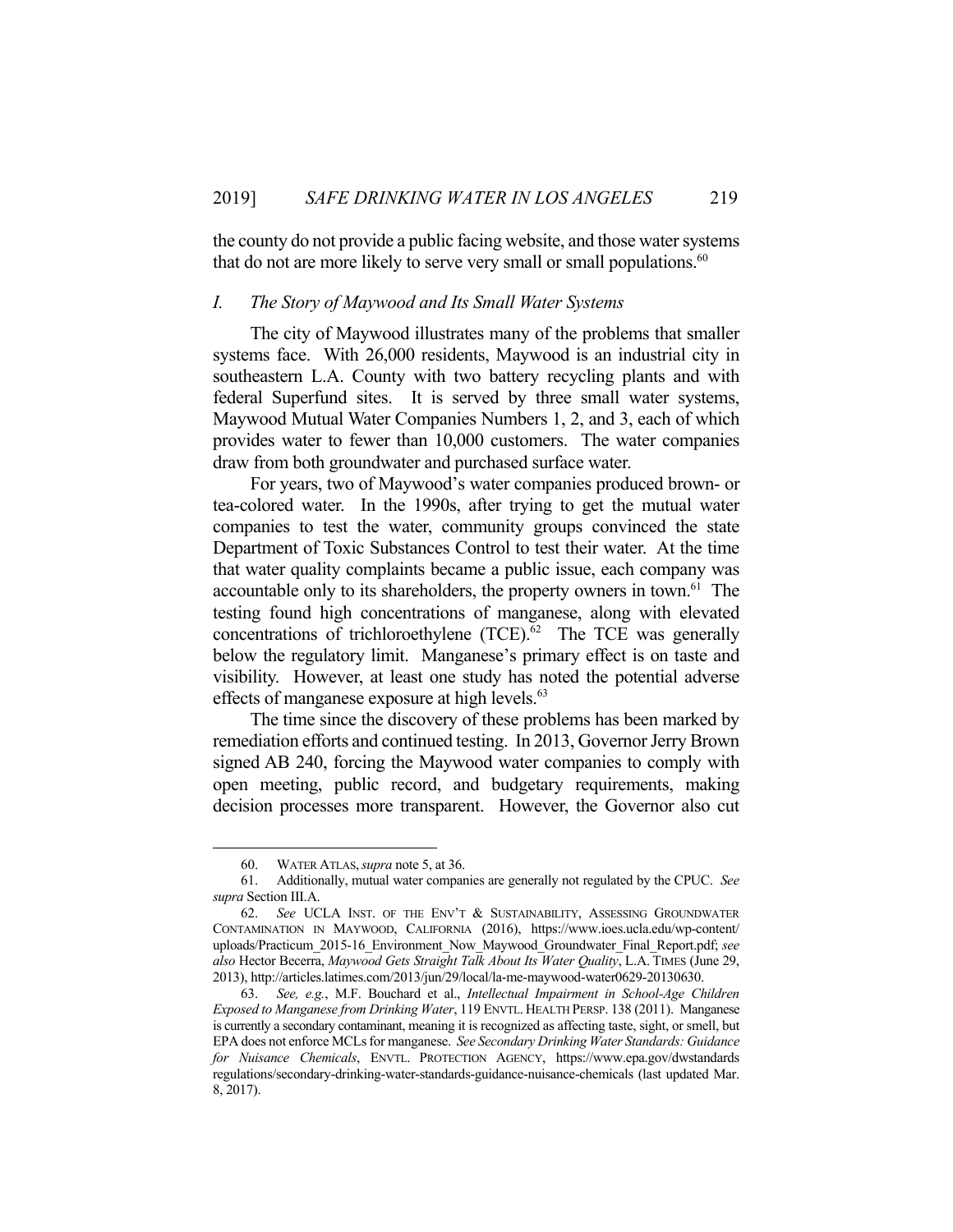money intended for the system, reducing an appropriation of \$7.5 million for cleaning Maywood's water to \$1 million.<sup>64</sup>

 Recent testing of both drinking water and untreated groundwater by researchers at the University of California, Los Angeles (UCLA) found high levels of contamination in the untreated groundwater, with manganese in untreated groundwater at 1000 times the EPA Secondary Contaminant Limit,<sup>65</sup> trichloroethylene at 2500 times its MCL,<sup>66</sup> and lead at five times the action level that the EPA sets in its Lead and Copper Rule.<sup>67</sup> Although the drinking water in Maywood recently tested as within legal limits for all pollutants, the water still has aesthetic defects that result in many residents forgoing it as drinking water and buying bottled water instead.68 This suggests that the treatment system has been effective in meeting current health standards, but if residents are still buying their drinking water instead of using the water from the tap, that level of effectiveness is very limited, with serious consequences for affordability.

 One strategy that towns like Maywood could use, moving forward, is water system consolidation.<sup>69</sup> A single, larger provider could marshal more resources for treatment and would have more purchasing power, increased negotiation leverage, and the ability to set a water price that is consistent across the town.

## V. WATER QUALITY THREATS TO L.A. COUNTY'S SMALL WATER **SYSTEMS**

L.A. County drinking water systems face contamination threats from a range of sources, including industrial waste and byproducts, lead from older pipes and fixtures, agricultural pollutants, and naturally occurring contaminants. Each water system faces different threats depending on its geography, development, and proximity to specific industries. In this Part, we focus on water quality concerns related to groundwater contamination, as well as lead contamination within the drinking water delivery system. We address groundwater because arid southern California has a high level of reliance on groundwater and will continue to do so. And we look at

 <sup>64.</sup> Paul Glickman, *Gov. Brown Signs Bill Enforcing Transparency on Maywood Water Companies*, SOUTHERN CAL. PUB. RADIO: BLOG (Oct. 8, 2013), http://www.scpr.org/blogs/ politics/2013/10/08/14924/gov-brown-signs-bill-enforcing-transparency-on-may/.

 <sup>65.</sup> UCLA INST. OF THE ENV'T AND SUSTAINABILITY, *supra* note 62, at 35.

 <sup>66.</sup> *Id*. at 12.

 <sup>67.</sup> *Id*.; *see also* Control of Lead and Copper, 40 C.F.R. § 141.80(c) (2018).

 <sup>68.</sup> *Id*. at 111.

 <sup>69.</sup> *See infra* Section VI.C.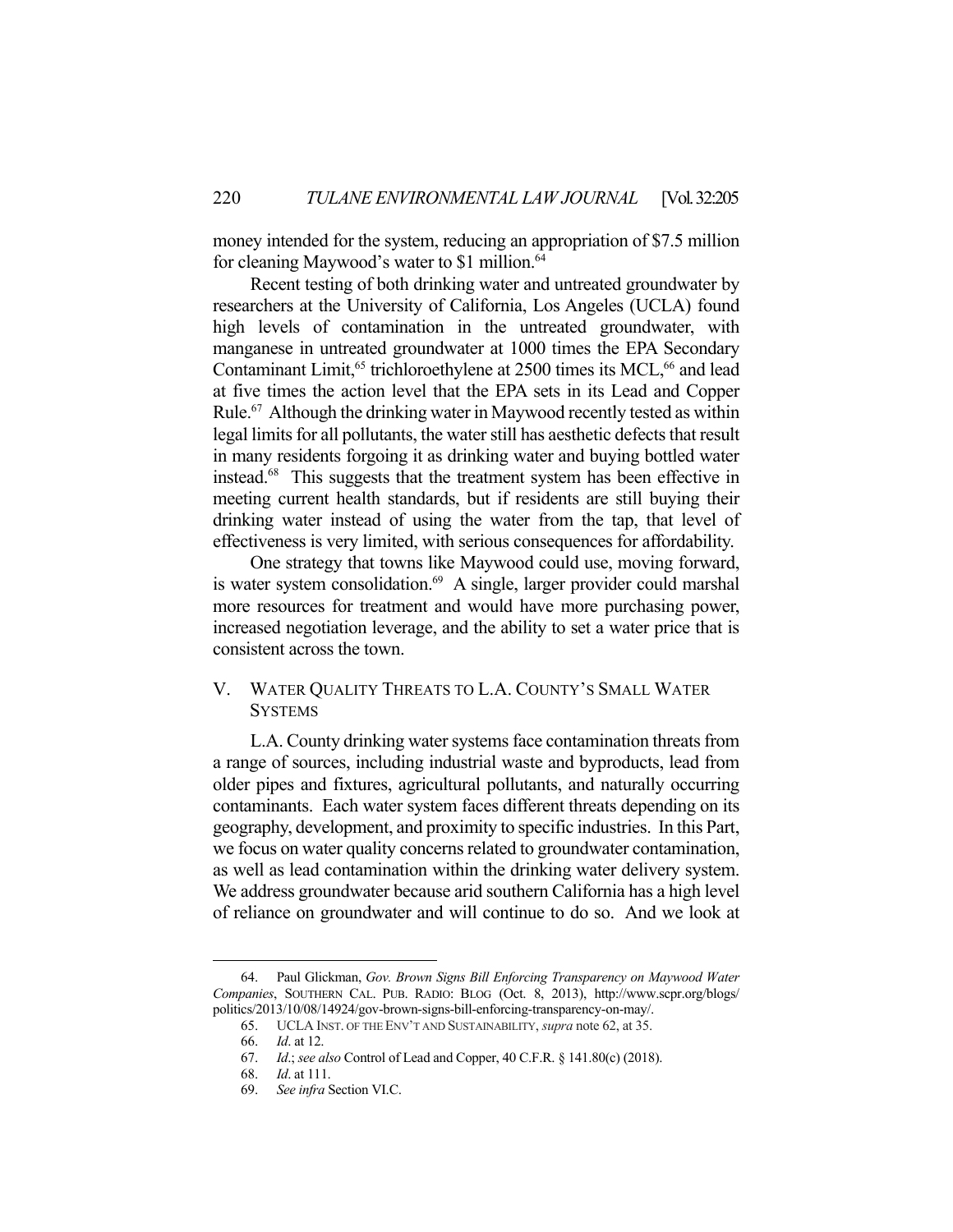lead contamination because it has been a topic of national focus and local concern.

#### *A. Groundwater Contamination*

 Despite natural variation in its quality, groundwater has long been a valuable source of drinking water.<sup>70</sup> In southern California, where surface water is scarce for most of the year, groundwater can provide a reliable source in an otherwise arid region. Depending on basin geology and water chemistry, the host rock can contribute natural contaminants to groundwater such as arsenic or uranium.<sup>71</sup> Therefore, not all contaminated groundwater is due to human intervention.

 Human pollution poses additional challenges to the management of drinking water aquifers. Plumes of solvents or other toxics derived directly or indirectly from industrial activities can contaminate water supplies for decades.<sup>72</sup> Similarly, agricultural products including nitrates and pesticides can lead to contamination.<sup>73</sup> One large plume, the San Gabriel Valley contamination plume, includes four separate Superfund sites<sup>74</sup> comprising forty-five residential water suppliers,<sup>75</sup> many of which are smaller water systems.76 Cleanup efforts have been ongoing for decades, will cost between \$200 and \$250 million over the next ten years, and will continue for another fifty to sixty years.<sup>77</sup>

 <sup>70.</sup> *FAQ: How Is Water Naturally Filtered or Purified?*, U.S.GEOLOGICAL SURV. question 23 (Dec. 28, 2016), https://water.usgs.gov/owq/FAQ.htm#Q23.

 <sup>71.</sup> *Contaminants Found in Groundwater*, U.S.GEOLOGICAL SURV. (Dec. 2, 2016), https:// water.usgs.gov/edu/groundwater-contaminants.html; A.H. Welch et al., *Arsenic in Ground Water of the United States—Occurrence and Geochemistry,* 38 GROUND WATER 589 (2000).

 <sup>72.</sup> ALEX N. HELPERIN, DAVID S. BECKMAN & DVORA INWOOD, NAT. RESOURCES DEF. COUNCIL, CALIFORNIA'S CONTAMINATED GROUNDWATER: IS THE STATE MINDING THE STORE?, at vi-viii (2001), https://www.waterboards.ca.gov/gama/docs/nrdcgw\_4\_01.pdf.

 <sup>73.</sup> *See* KAREN R. BUROW, SYLVIA V. STORK & NEIL M. DUBROVSKY, U.S. GEOLOGICAL SURVEY, REPORT 98-4040, NITRATE AND PESTICIDES IN GROUND WATER IN THE EASTERN SAN JOAQUIN VALLEY, CALIFORNIA: OCCURRENCE AND TRENDS (1998), https://pubs.usgs.gov/wri/ 1998/4040a/report.pdf.

 <sup>74.</sup> *Superfund Sites in Southern California*, ENVTL. PROTECTION AGENCY (2016), https:// archive.epa.gov/region9/socal/web/html/index-7.html.

 <sup>75.</sup> *Case Summary: EPA issues Order for San Gabriel Valley Superfund Site Area 4— Puente Valley*, ENVTL. PROTECTION AGENCY, https://www.epa.gov/enforcement/case-summaryepa-issues-order-san-gabriel-valley-superfund-site-area-4-puente-valley#agreement (last visited May 10, 2019).

 <sup>76.</sup> *Id.*

 <sup>77.</sup> Steve Scauzillo, *Contaminated Ground Water in San Gabriel Valley Gets \$250 Million Boost, Extending Cleanup Until 2027*, SAN GABRIEL VALLEY TRIB. (June 4, 2017), https://www. sgvtribune.com/2017/06/04/contaminated-ground-water-in-san-gabriel-valley-gets-250-millionboost-extending-cleanup-until-2027/.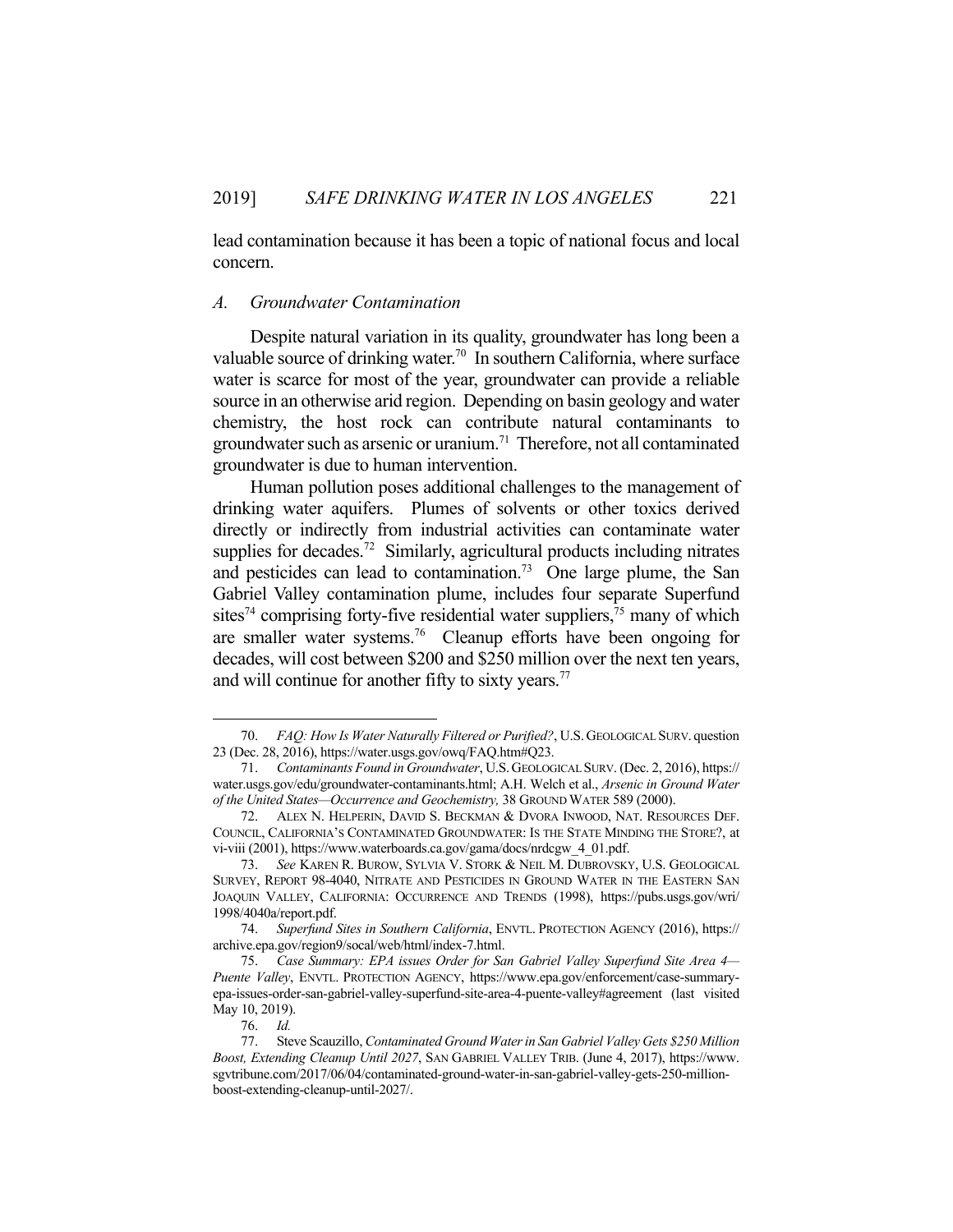Groundwater contamination is an especially important issue in L.A. County, where more water systems, and more people, rely on contaminated groundwater than in any other California county.78 Thirtynine percent of the county's water systems rely in whole or in part on groundwater that is contaminated. More than 900,000 people—11% of the county's population—are wholly reliant on contaminated groundwater.79

 Contaminated groundwater creates affordability and accessibility issues because water systems must pay the high cost of installing treatment infrastructure or importing cleaner water, and sometimes both. When groundwater is contaminated and not treated, some water systems continue to provide contaminated water and their customers end up buying bottled water, paying twice.<sup>80</sup> County-wide, groundwater treatment and other operational costs to supply clean water run in the billions of dollars.<sup>81</sup> Those costs are then passed on to customers through higher water rates and assessments, with smaller systems charging higher costs per household.

 The State has made strides toward cooperatively managing groundwater, which could ensure that areas like L.A. County have adequate supplies of quality groundwater for longer. The Sustainable Groundwater Management Act (SGMA) of 2014 provides for local and regional Groundwater Sustainability Agencies to prepare sustainability plans for long-term groundwater management.<sup>82</sup> Although the SGMA focuses largely on recharge and supply of groundwater, it also provides for monitoring and maintenance of water quality, and it could aid water systems in working cooperatively to maintain supplies and avoid the high costs of importation.<sup>83</sup> Whether the law will be effective in this manner, though, remains to be seen.

 <sup>78.</sup> COMMUNITIES THAT RELY ON CONTAMINATED GROUNDWATER, *supra* note 11, at 12, fig.1.

 <sup>79.</sup> *Id*. at 32, 34.

 <sup>80.</sup> Stephen Stock et al., *'A Tragedy': Hundreds of Thousands of California Residents Exposed to Contaminated Water*, NBC BAY AREA (Mar. 2, 2017), https://www.nbcbay area.com/investigations/A-Tragedy-Hundreds-of-Thousands-of-California-Residents-Exposedto-Contaminated-Water-415136393.html.

<sup>81.</sup> GOLD, PINCETL & FEDERICO, *supra* note 9, at 17.<br>82. Sustainable Groundwater Management Act. Ass

Sustainable Groundwater Management Act, Assemb. B. 1739, 2013-14 Reg. Session (Cal. 2014), S.B. 1319, 2013-14 Reg. Sess. (Cal. 2014), S.B. 1168, 2013-14 Reg. Sess. (Cal. 2014), https://water.ca.gov/LegacyFiles/cagroundwater/docs/2014%20Sustainable%20Groundwater% 20Management%20Legislation%20\_with%202015%20amends%2011-10-2015\_clean-2.pdf.

 <sup>83.</sup> *See* CAL.CODE REGS. tit. 23, ch. 1.5, subch. 2 (2019), https://water.ca.gov/LegacyFiles/ groundwater/sgm/pdfs/GSP\_Emergency\_Regulations.pdf.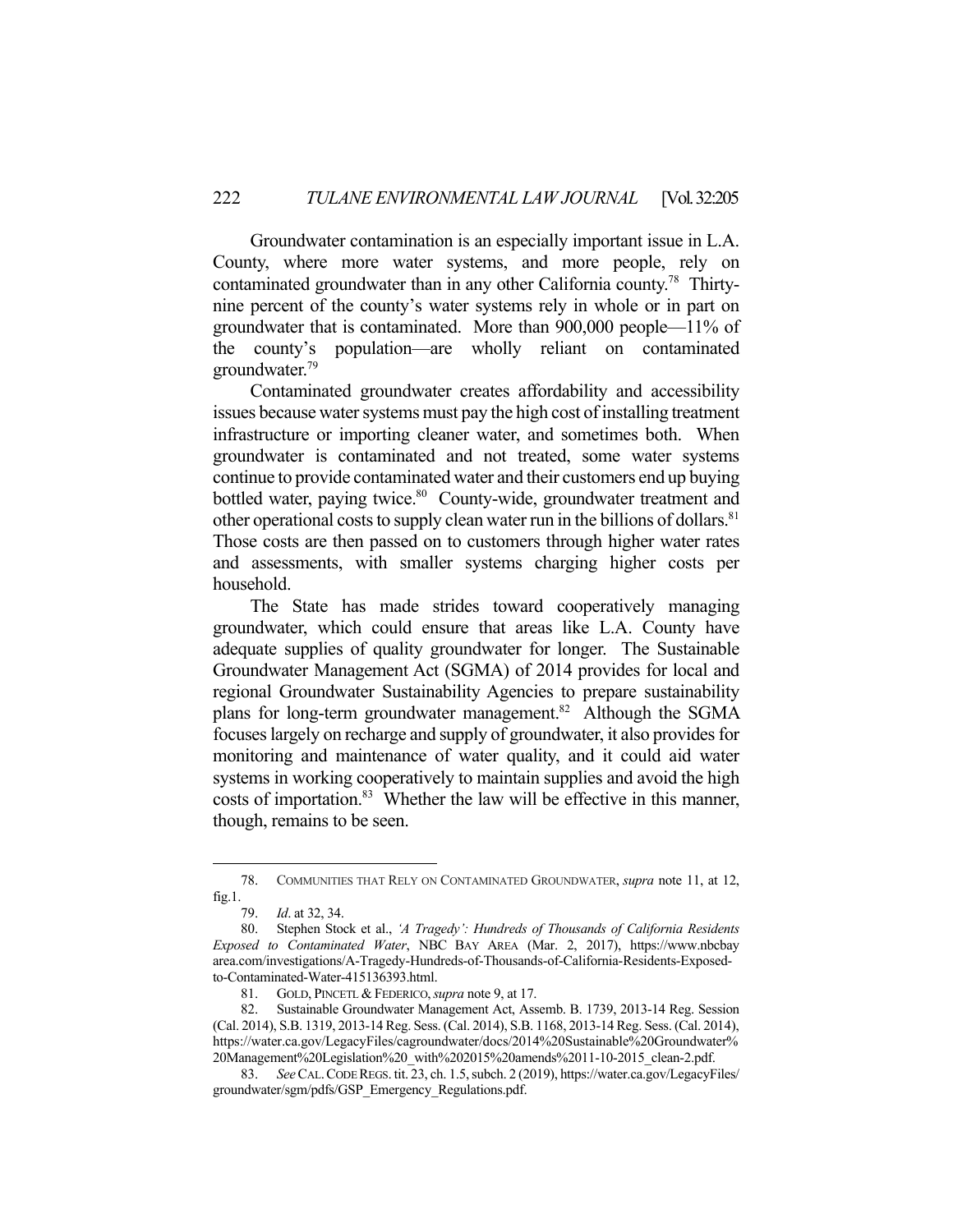Purchasing imported water is an alternative source to groundwater, but it is expensive, and its price is likely to increase. One estimate for imported water puts the cost at \$1476 to \$1790 per acre foot, which is almost double the average cost of local groundwater (\$739) even after treatment.84 Metropolitan Water District's (MWD) rates for imported water increased 96% between 2006 and 2012,<sup>85</sup> and MWD estimates rates will increase at  $4.5\%$  a year through  $2026$ .<sup>86</sup> During California's last drought, L.A. Mayor Eric Garcetti cited the cost of water as one reason for an executive order to reduce Los Angeles's dependence on imported water 50% by 2024.87 The Department of Water and Power's director of water quality has stated that the cost of imported water from the State Water Project and from the Colorado River "is just going to go up."<sup>88</sup>

 Because small systems are more reliant on contaminated groundwater, they incur higher treatment costs. The smallest systems are more likely to be significantly or wholly reliant on groundwater,<sup>89</sup> and several of L.A. County's small systems rely on contaminated groundwater that requires extensive treatment, imposing higher water costs than systems with noncontaminated groundwater. For example, in the community of Hollydale, one of the Golden State Water Company's two wells draws from contaminated groundwater.<sup>90</sup> Three of four wells in Glendale's South Montebello Irrigation District, a medium-sized supplier, draw from contaminated water.<sup>91</sup> Much of the impact of groundwater contamination, whether through increased cost of treatment or quality problems, lands on small water systems.

 <sup>84.</sup> Erik Porse et al., *The Economic Value of Local Water Supplies in Los Angeles*¸ 1 NATURE SUSTAINABILITY 289, 292 (2018).

 <sup>85.</sup> Register Staff Writer & Teri Sforza, *Imported Water Prices: Up 96 Percent Since 2006*, ORANGE COUNTY REG. (Apr. 15, 2012), https://www.ocregister.com/2012/04/15/imported-waterprices-up-96-percent-since-2006-2/.

 <sup>86.</sup> METRO. WATER DIST., TEN-YEAR FINANCIAL FORECAST (Feb. 9, 2016), http://www. mwdh2o.com/PDF\_Who\_We\_Are\_Proposed\_Water\_Rates\_n\_Charges/02092016%20FI%209- 2%20A-2.pdf.

 <sup>87.</sup> Mayor Eric Garcetti, Exec. Directive No. 5 (Oct. 14, 2014), https://www.lamayor.org/ sites/g/files/wph446/f/page/file/ED 5 - Emergency Drought\_Response - Creating a Water Wise City.pdf.

 <sup>88.</sup> Rong-Gong Lin II & Priya Krishnakumar, *Groundwater Contamination a Growing Problem in L.A. County Wells*, L.A. TIMES (May 23, 2015), http://www.latimes.com/visuals/ graphics/la-me-g-drought-wells-20150520-htmlstory.html.

 <sup>89.</sup> Sixty-three of eight-four systems serving fewer than 3300 customers are wholly dependent on groundwater. WATER ATLAS,*supra* note 5, at 17.

 <sup>90.</sup> COMMUNITIES THAT RELY ON CONTAMINATED GROUNDWATER, *supra* note 11*,* at 138- 51.

 <sup>91.</sup> *Id*.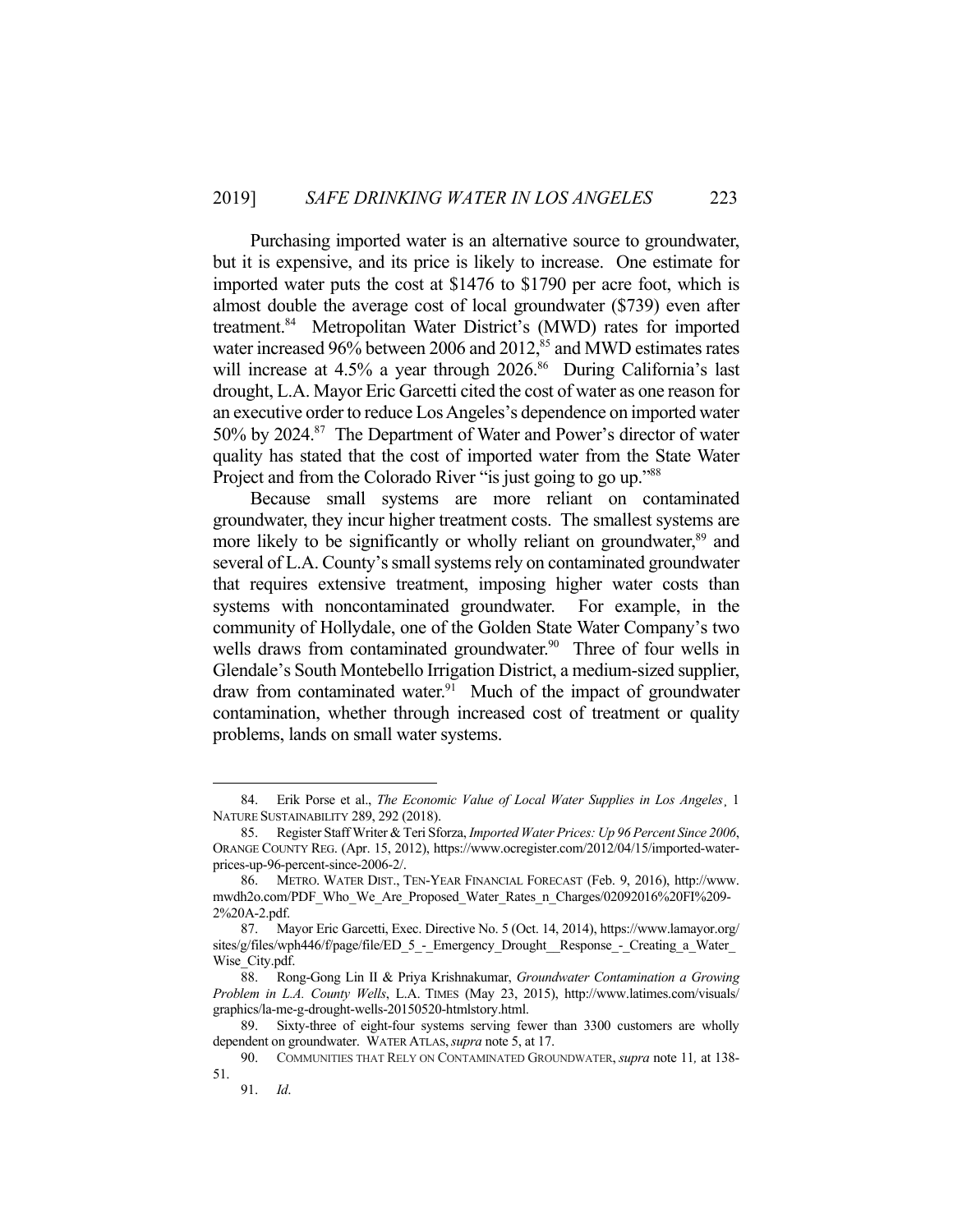## *B. Lead Leaching from Older Water Pipes and Fixtures*

 Lead in piped drinking water is an issue nationwide and has been a topic of general concern in L.A. County, and L.A. County's small water systems may face particular challenges with respect to lead in drinking water. Data gaps leave open the possibility that vulnerable populations in the region face greater risk of exposure, as has been evident in communities such as Flint, Michigan.<sup>92</sup> Without more data on which groups are at risk, and about the level of risk, it is difficult to ascertain the extent of the possible problem. The lead action level—at which a water supplier must begin to work with consumers to lower exposure—is 15ppb.93 Even at these low levels, lead can be harmful to children, especially for cognitive development.<sup>94</sup>

 Lead testing occurs within individual water systems and is the only mandatory testing at the tap for community water systems. Small water systems test roughly the same proportion of taps as large ones each year, because the number of taps tested depends on population.<sup>95</sup> But waiver provisions enable some small water systems to test less frequently, which can result in emerging problems going unnoticed for longer. After submitting a certain number of uncontaminated samples, smaller systems may go up to nine years without lead testing.<sup>96</sup> While this policy reduces burdens on some small systems, it may also permit contamination problems to remain undiscovered over time.<sup>97</sup>

 Between 2012 and 2015, six L.A. County water systems exceeded state standards for lead and copper.<sup>98</sup> Four of those six were small water

 <sup>92.</sup> Justin Talbot-Zorn & Michael Shank, *What the Flint Crisis Reveals About Inequality in the U.S*., TIME (Feb. 9, 2016), http://time.com/4212941/flint-and-inequality/.

 <sup>93.</sup> Control of Lead and Copper, 40 C.F.R. § 141.80(c) (2018); CAL.CODE REGS. § 64678 (2019).

 <sup>94.</sup> R.L. Canfield et al., *Environmental Lead Exposure and Children's Cognitive Function*, 31 ITAL.J. PEDIATRICS 293 (2005).

 <sup>95.</sup> Generally, larger providers must test from 100 sites. Systems that serve under 3300 customers must test twenty taps per year, and those that serve under 500 customers must test ten taps per year. Systems serving under 100 customers must test five taps per year. Although both large and small water systems are at risk of lead contamination, this stepwise progression means that many smaller systems test a higher proportion of their taps. The smallest systems test at least 5% of taps, and the larger systems test under 1% of taps. CAL.CODE REGS. tit. 22, § 64675, https:// www.waterboards.ca.gov/drinking\_water/certlic/drinkingwater/documents/lawbook/dwregulations-2017-09-14.pdf.

 <sup>96.</sup> *Id.* tit. 22, §§ 64675, 64675.5, 64678.5.

 <sup>97.</sup> Elizabeth Jones, *Drinking Water in California Schools: An Assessment of the Problems, Obstacles, and Possible Solutions*, 35 STAN. ENVTL. L. REV. 251, 267, https://law. stanford.edu/wp-content/uploads/2017/01/jones.pdf.

 <sup>98.</sup> Hopwood & Newkirk, *supra* note 56 (citing data from EPA via *USA Today*).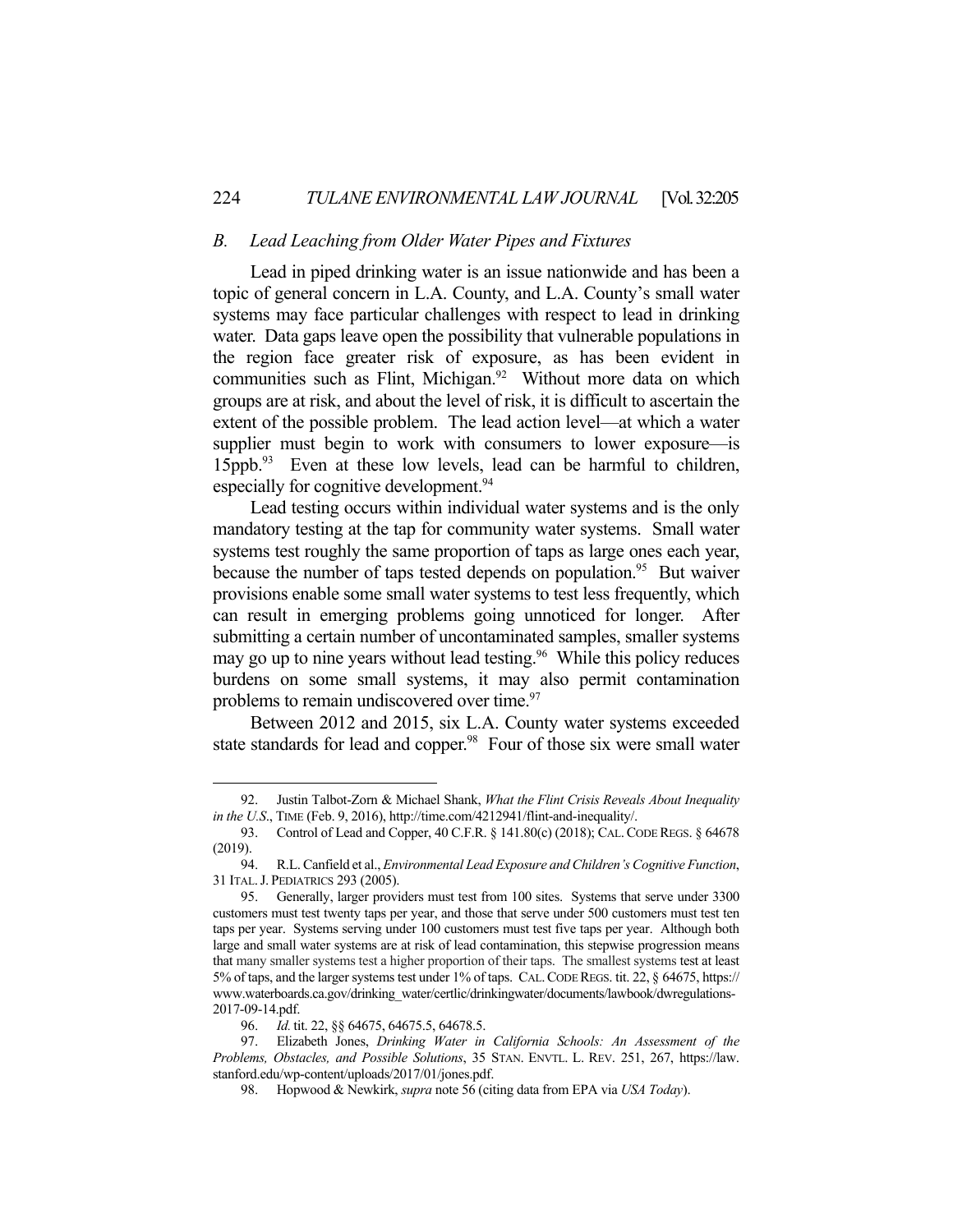systems. And in L.A. County in 2012, blood tests found over 5% of children tested in four zip codes to have elevated blood lead levels, at above 4.5 micrograms per deciliter.<sup>99</sup> Many more zip codes showed between 3% and 5% of children had high lead exposure rates.<sup>100</sup> A 2017 Reuters analysis of blood tests in children found 323 L.A. neighborhoods to have a rate of elevated lead levels at least as high as the rate in Flint, Michigan. That analysis, however, was based on an L.A. County assessment that mischaracterized the data and overstated the number of elevated tests, highlighting a need for better information on lead contamination and on blood testing.101 EPA estimates that for infants and small children, drinking water may cause 40% to 60% of exposure to lead.<sup>102</sup> It is not known how much of the elevated lead levels in L.A. County can be attributed to drinking water, and other sources, such as contaminated soils, lead paints, or consumer products can contribute. But given the risks that lead poses, especially to children, the issue of lead in drinking water demands further study.

 The incidence and degree of contamination could be higher than test results indicate. For example, EPA researchers have found that current sampling protocols will often "considerably underestimate the peak lead levels and overall mobilized mass of waterborne lead in a system with lead service lines."<sup>103</sup> EPA has also warned that there are cases in which typical lead sampling procedures "may not adequately protect" the public from lead exposure.<sup>104</sup>

 <sup>99. &</sup>quot;California is more protective than current national guidelines and regards blood lead values at and above 4.5 mcg/dL as equivalent to the Centers for Disease Control and Prevention reference value of 5 mcg/dL." *California Zip Codes with Blood Lead Levels (BLLs) at and Above 4.5 Micrograms per Deciliter, for Children Less than Age 6, with at Least 250 Children Tested*, CAL. DEP'T PUB. HEALTH 2-6 (2012), https://www.cdph.ca.gov/Programs/CCDPHP/DEODC/ CLPPB/CDPH%20Document%20Library/zip\_code\_2012\_250\_tested.pdf.

 <sup>100.</sup> *Id*.

 <sup>101.</sup> Joshua Schneyer, *L.A. Health Officials Misstated Some Cases of Childhood Lead Exposure*, REUTERS (June 1, 2017), https://www.reuters.com/article/us-usa-lead-la-idUSKBN18 S66J.

 <sup>102.</sup> *Basic Information about Lead in Drinking Water*, *supra* note 22. Other sources of lead include paints, contaminated soils, and many consumer products. *See Sources of Lead*, N.Y. ST. DEP'T PUB. HEALTH (2010), https://www.health.ny.gov/environmental/lead/sources.htm.

 <sup>103.</sup> Miguel A. Del Toral, Andrea Porter & Michael R. Schock, *Detection and Evaluation of Elevated Lead Release from Service Lines: A Field Study*, 47 ENVTL SCI. TECH. 9303 (2013).

 <sup>104.</sup> ENVTL. PROT. AGENCY OFFICE OF WATER, LEAD AND COPPER RULE WHITE PAPER 3 (Oct. 2016), https://www.epa.gov/sites/production/files/2016-10/documents/508 lcr revisions white paper final 10.26.16.pdf.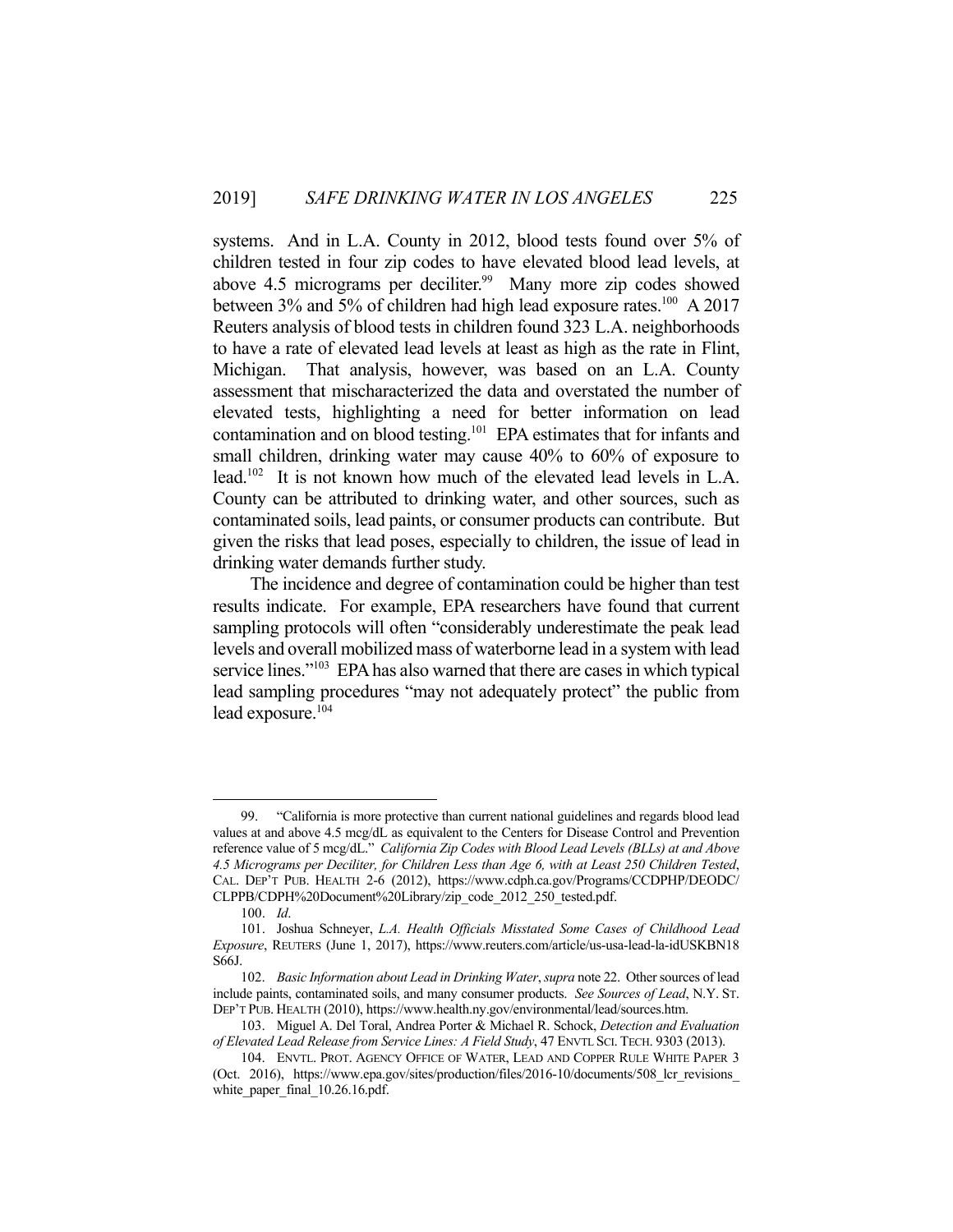## *C. Lead in Schools*

 Most of the public attention in L.A. County regarding lead in drinking water has focused on schools.<sup>105</sup> Schools in small systems, or that constitute their own water systems, may face hurdles in addressing such contamination due to lack of resources. The Water Board announced in January 2017 that it would test and provide technical support to schools if they requested it.<sup>106</sup> Within L.A. County, as of January 31, 2018, only 165 of 2222 schools had tested for lead.107 Water quality expert Marc Edwards noted that schools often "feel it's almost better not to sample, because you're better off not knowing."<sup>108</sup> For cash-strapped school districts, there is the risk of incurring the cost of further monitoring, plus the responsibility for reducing contamination that is found.<sup>109</sup>

 Beginning in 2018, AB 746 made lead testing mandatory in any California school built before 2010, and the legislature is considering a similar statute that applies to all licensed daycare centers.<sup>110</sup> Although lead in schools is not a problem unique to small water systems, as with many issues, smaller systems are less likely to have the resources to pay for remediation or to undergo active monitoring. AB 746 helps by providing for reimbursement of costs to local communities.

## VI. RECENT STATE ACTION ON DRINKING WATER

California has taken several steps to aid water systems, some of which help small systems. Recently enacted statutes have articulated

 <sup>105.</sup> *See, e.g.*, Barret Newkirk, *Don't Drink the Water: Lead Found in California Schools*, DESERT SUN (Mar. 16, 2016.), http://www.desertsun.com/story/news/health/2016/03/16/californialead-water-schools/81343492/.

 <sup>106.</sup> *Lead Sampling of Drinking Water in California Schools*, CAL. WATER RESOURCES CONTROL BOARD (2018), https://www.waterboards.ca.gov/drinking\_water/certlic/drinkingwater/ leadsamplinginschools.shtml; Press Release, Cal. Water Res. Control Bd., Water Boards, California Water Systems to Provide Lead Testing For Schools (Jan. 17, 2017), https://www. waterboards.ca.gov/drinking\_water/certlic/drinkingwater/documents/leadsamplinginschools/pr01 1717 lead test schools.pdf.

 <sup>107.</sup> *Number of School Requests as of January 31, 2018*, CAL.WATER RESOURCES CONTROL BOARD (2018), https://www.waterboards.ca.gov/drinking\_water/certlic/drinkingwater/documents/ leadsamplinginschools/map\_school\_lead\_requests.pdf; *Top Los Angeles County Public Schools*, PUB. SCH. REV., https://www.publicschoolreview.com/california/los-angeles-county (last visited Jan. 13, 2018).

 <sup>108.</sup> Michael Wines, Patrick McGeehan & John Schwartz, *Schools Nationwide Still Grapple with Lead in Water*, N.Y. TIMES (Mar. 26, 2016), https://www.nytimes.com/2016/03/  $27$ /us/schools-nationwide-still-grapple-with-lead-in-water.html?  $r=0$ .

 <sup>109.</sup> Jones, *supra* note 97.

 <sup>110.</sup> A.B. 2370, 2017-2018 Leg., Reg. Sess. (Cal. 2018), https://leginfo.legislature.ca.gov/ faces/billTextClient.xhtml?bill\_id=201720180AB2370.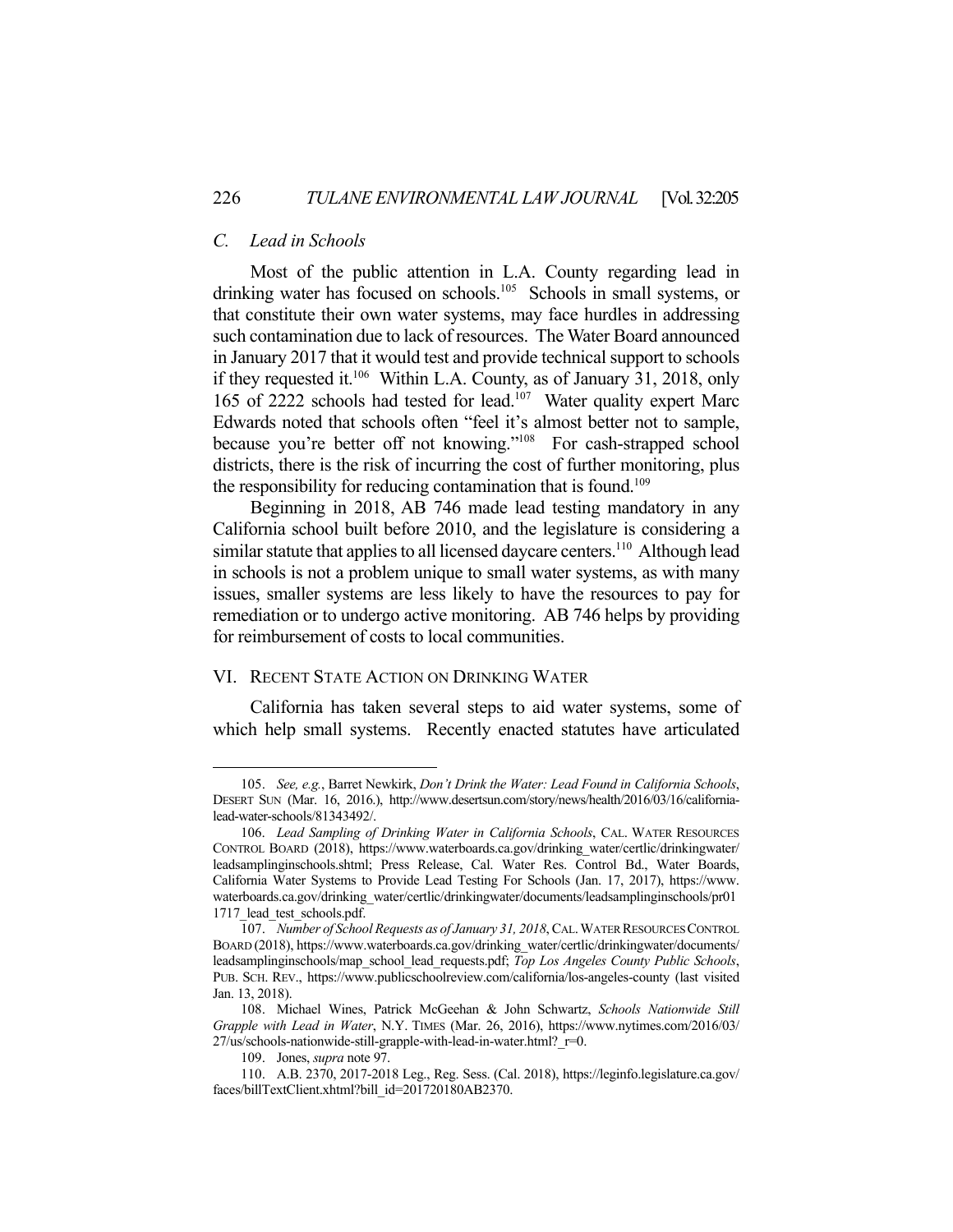Californians' right to clean drinking water; developed resources for struggling water systems; and enhanced the power of the Water Board to consolidate struggling systems with better-resourced systems. None of these actions, however, has been sufficient to overcome the challenges faced by small water systems in L.A. County.

## *A. Recognition of a Human Right to Water*

 In 2012, the State passed a statute affirming that citizens have the right to safe, affordable drinking water. Though important for articulating California's values and goals, the law does not create enforceable rights.<sup>111</sup> It does not require the state to provide safe water. Instead, it requires "[a]ll relevant state agencies" to "consider this state policy when revising, adopting, or establishing policies, regulations, and grant criteria when those policies, regulations, and criteria are pertinent to the uses of water described in this section."112 The bill does not provide funding to achieve the promised right to water, nor guidance to agencies charged with implementing the statute.<sup>113</sup> Although it does commit to an important goal, the state cannot make significant progress toward that goal without additional policy and resources.

#### *B. Funding for Water Systems*

1

 More funding is necessary to address water reliability and contamination.<sup>114</sup> Small water suppliers generally have fewer resources than larger systems and are therefore especially reliant on outside sources of funding for treatment systems, new infrastructure, and other improvements that enhance water quality, reliability, and affordability.

 Some money for these purposes is available from the federal government. Under the SDWA, EPA may award grants to state revolving funds, which pay to improve water access and quality. The revolving funds provide low- or no-interest loans to communities for infrastructure projects. But this source of funding is limited; only twenty-two small

 <sup>111.</sup> Cal. Senate Committee on Nat. Resources & Water, A.B. 685 Bill Analysis, 2011-2012 Sess., at 3 (July 7, 2011).

 <sup>112.</sup> CAL. WATER CODE § 106.3(b) (Deering 2016); *see also id.* § 106.3(c)–(e) (further detailing the boundaries of this requirement).

 <sup>113.</sup> BERKELEY LAW INT'L HUMAN RIGHTS LAW CLINIC,SUMMARY REPORT:CONVENING ON THE IMPLEMENTATION OF THE HUMAN RIGHT TO WATER (AB685) 2 (Nov. 2013).

 <sup>114.</sup> *See, e.g.*, COMMUNITIES THAT RELY ON CONTAMINATED GROUNDWATER,*supra* note 11.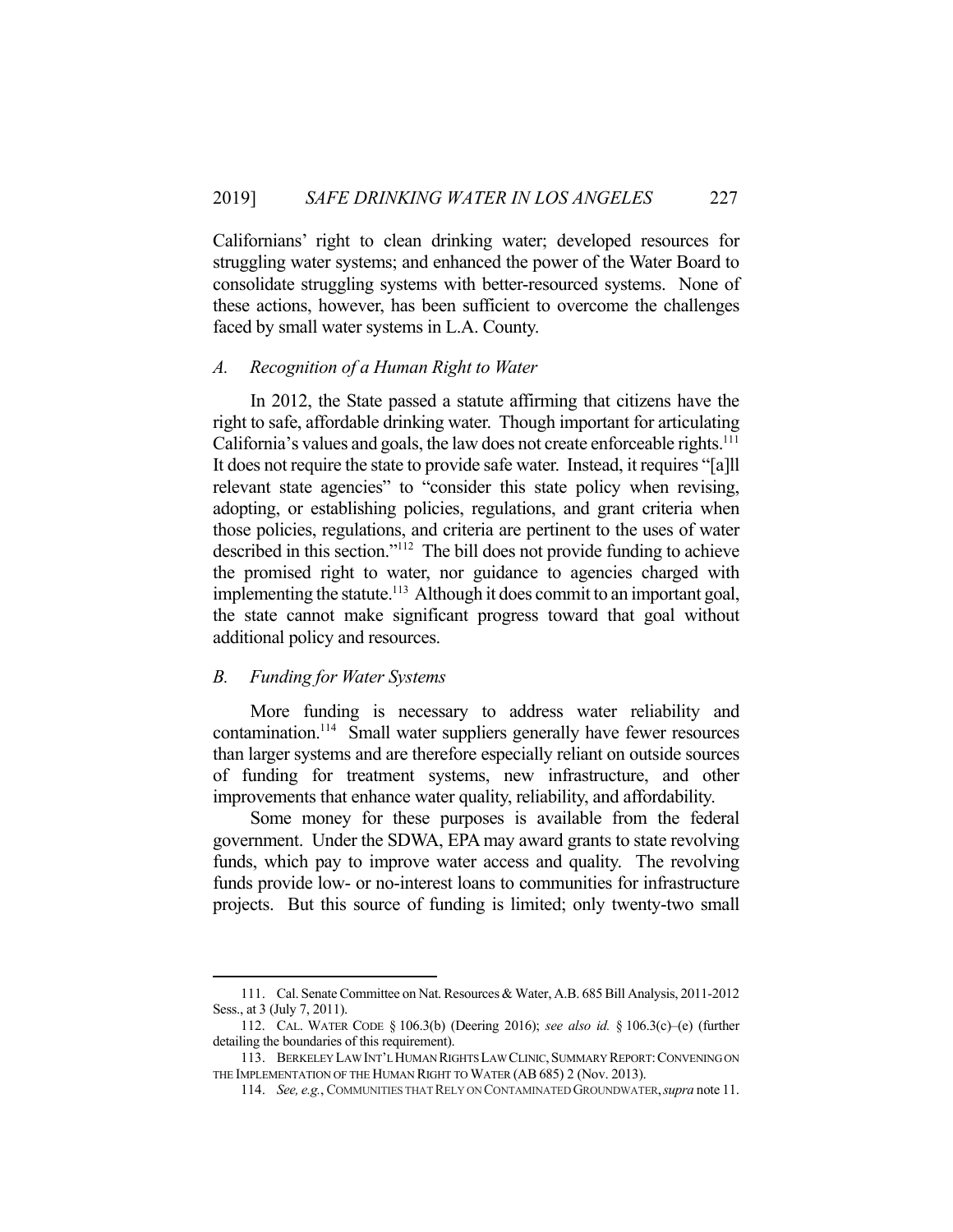water systems in California received funding in the 2016-2017 fiscal year, none in L.A. County.<sup>115</sup>

 California has stepped in to grow the pot of money available for water programs. Proposition 1 created a \$7.1 billion bond for water improvements. It makes \$520 million available for projects to help provide "clean, safe, and reliable drinking water to all Californians." Currently, Proposition 1 funds two drinking water projects in L.A. County, both in water systems that serve fewer than 10,000 customers. The first, for Maywood Mutual Water Company No. 2, includes wellhead treatment to provide cleaner water to more than 7000 customers. A similar project will help the 7500 customers of the Tract 349 Mutual Water Company of Cudahy.<sup>116</sup>

 Still, much more funding is needed. Peter Gleick, President Emeritus of the Pacific Institute, cautioned that Proposition 1 was "an expensive down-payment on a broad set of important projects that have been underfunded for years,"117 but that more was necessary, including funding for operations and maintenance and for consolidation of ineffective systems.<sup>118</sup> According to the Water Board, California's drinking water needs are more than \$2.2 billion per year for the next twenty years, far more funding than is available from current programs.<sup>119</sup>

 The state government has made organizational changes to aid small systems with both funding and technical support. For example, in 2015, Assembly Bill 92 created an entire unit within the Water Board's Division of Financial Assistance—the Office of Sustainable Water Solutions dedicated to providing financial and technical assistance to small and

 <sup>115.</sup> CAL. WATER RES. CONTROL BD., THE DRINKING WATER STATE REVOLVING FUND ANNUAL REPORT, STATE FISCAL YEAR 2016-2017, at 42 (2017), https://www.waterboards.ca.gov/ drinking\_water/services/funding/documents/srf/dwsrf\_annual\_report\_1617.pdf.

 <sup>116.</sup> *CA Drinking Water Watch: Water System Details: Tract 349 Mutual Water Co.,* CAL. WATER RESOURCES CONTROL BOARD, https://sdwis.waterboards.ca.gov/PDWW/JSP/Water SystemDetail.jsp?tinwsys\_is\_number=2599&tinwsys\_st\_code=CA&wsnumber=CA1910160 (last visited Apr. 9, 2019).

 <sup>117.</sup> Peter H. Gleick, *The California Water Bond Is a Beginning, Not an End: Here's What's Next*, HUFFINGTON POST (Nov. 15, 2014), http://www.huffingtonpost.com/peter-h-gleick/thecalifornia-water-bond\_b\_6104908.html.

 <sup>118.</sup> *Id*.

 <sup>119.</sup> CAL. WATER RES. CONTROL BD., STATE OF CALIFORNIA DRINKING WATER STATE REVOLVING FUND INTENDED USE PLAN: STATE FISCAL YEAR 2016-2017, at 2 (2016), https://www. waterboards.ca.gov/board\_decisions/adopted\_orders/resolutions/2016/final\_dwsrf\_iup\_report\_06 2116\_with\_cover.pdf; *see also* ENVTL. PROT. AGENCY OFFICE OF WATER, EPA 816-K-17-002, DRINKING WATER INFRASTRUCTURE NEEDS SURVEY AND ASSESSMENT: SIXTH REPORT TO CONGRESS (2018), https://www.epa.gov/sites/production/files/2018-10/documents/corrected\_sixth\_ drinking\_water\_infrastructure\_needs\_survey\_and\_assessment.pdf.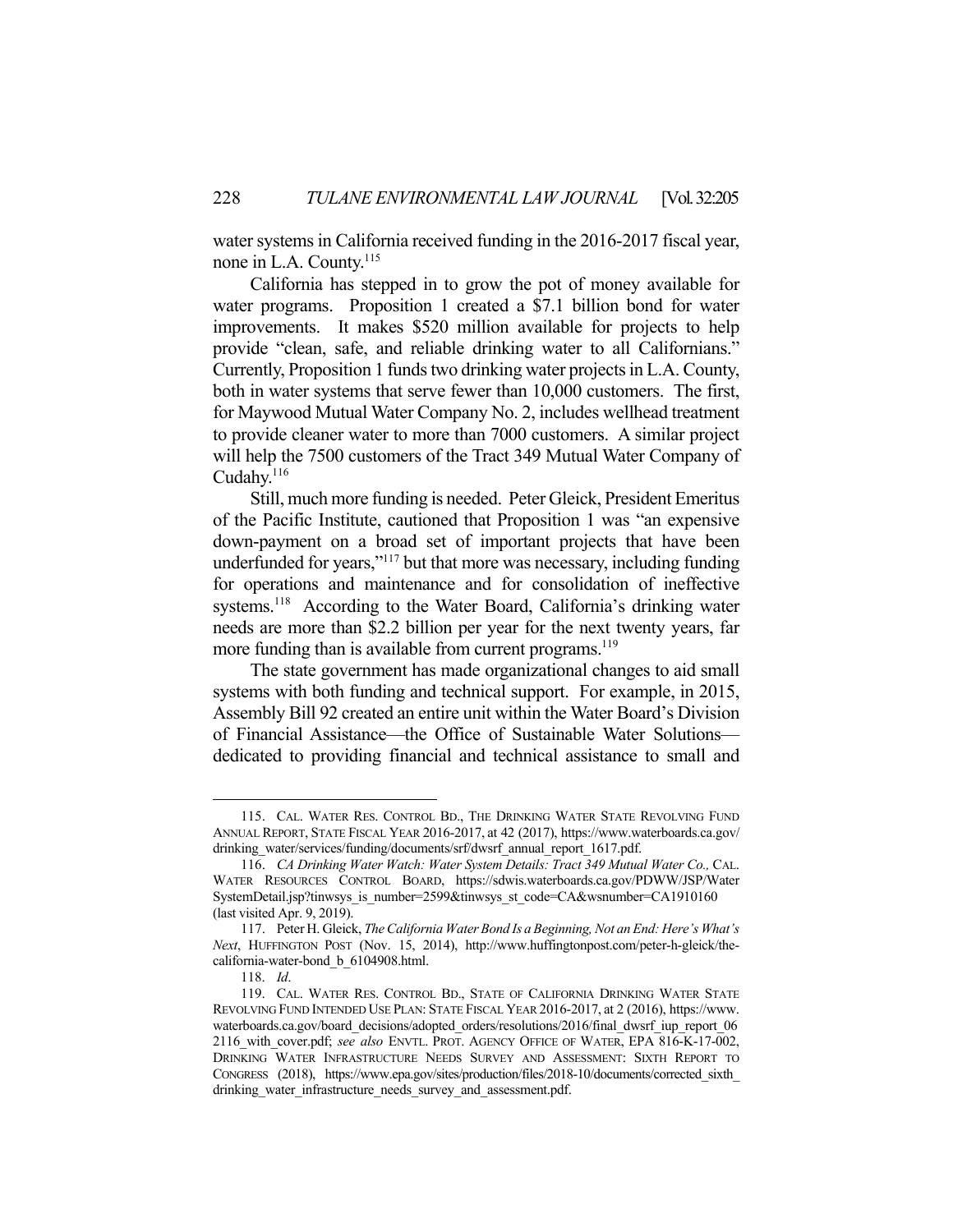disadvantaged systems, and to promoting water system consolidation for unserved or underserved communities.<sup>120</sup> The Office of Sustainable Water Solutions works within the constraints of the Proposition 1 funding system but provides an access point through which anyone from a small or disadvantaged water system can apply for assistance.<sup>121</sup> While financially strapped water systems theoretically have access to large amounts of funding for certain activities, the limitations discussed above on accessing money for operations and maintenance make the existence of those funding streams insufficient.

## *C. Water System Consolidation*

1

 Recently, water system consolidation has emerged as an increasingly important strategy for improving conditions in smaller systems. Under state law, consolidation means "joining two or more public water systems, state small water systems, or affected residences not served by a public water system, into a single public water system."<sup>122</sup> EPA has identified the benefits of consolidation as (1) improved economies of scale; (2) increased financial opportunities for water systems; (3) reduced duplication of services; (4) increased reliability; (5) increased system flexibility; and (6) enhanced protection of public health, skill improvements, and service efficiency.<sup>123</sup> Merged systems provide access to a larger resource base and create efficiency gains. Costs of infrastructure improvements, operations, and maintenance can be spread among more ratepayers. A combined system can also enhance reliability and affordability by accessing larger, cleaner sources of water within system bounds.

 <sup>120.</sup> CAL. WATER CODE § 189(a) (Deering 2016); *Office of Sustainable Water Solutions*, CAL. WATER RESOURCES CONTROL BOARD (Apr. 30, 2018), https://www.waterboards.ca.gov/ water\_issues/programs/grants\_loans/sustainable\_water\_solutions/.

 <sup>121.</sup> *Proposition 1 Technical Assistance Fact Sheet*, CAL. WATER RESOURCES CONTROL BOARD (Mar. 2018), https://www.waterboards.ca.gov/water\_issues/programs/grants\_loans/ proposition1/docs/prop1\_ta\_fact\_sheet.pdf.

 <sup>122.</sup> CAL. HEALTH & SAFETY CODE § 11681(e) (Deering 2017). Others favor a broader definition of consolidation that includes physical consolidation along with nonphysical ones. Physical consolidations involve the merging or sharing of physical infrastructure, such as distribution pipelines or water treatment facilities. Nonphysical consolidations (sometimes described as "managerial" or "operational") involve sharing financial, managerial, or technical capacity, such as through shared billing, equipment sharing, and shared staff or consultants. In practice, consolidations can combine elements of both. NELL GREEN NYLEN ET AL., BERKELEY LAW, LEARNING FROM CALIFORNIA'S EXPERIENCE WITH SMALL WATER SYSTEM CONSOLIDATIONS: A WORKSHOP SYNTHESIS 2 (May 2018), https://www.law.berkeley.edu/wp-content/uploads/2018/ 05/SmallWaterSystemConsolidation\_2018-05-02.pdf.

 <sup>123.</sup> EPA OFFICE OF THE INSPECTOR GEN., *supra* note 26.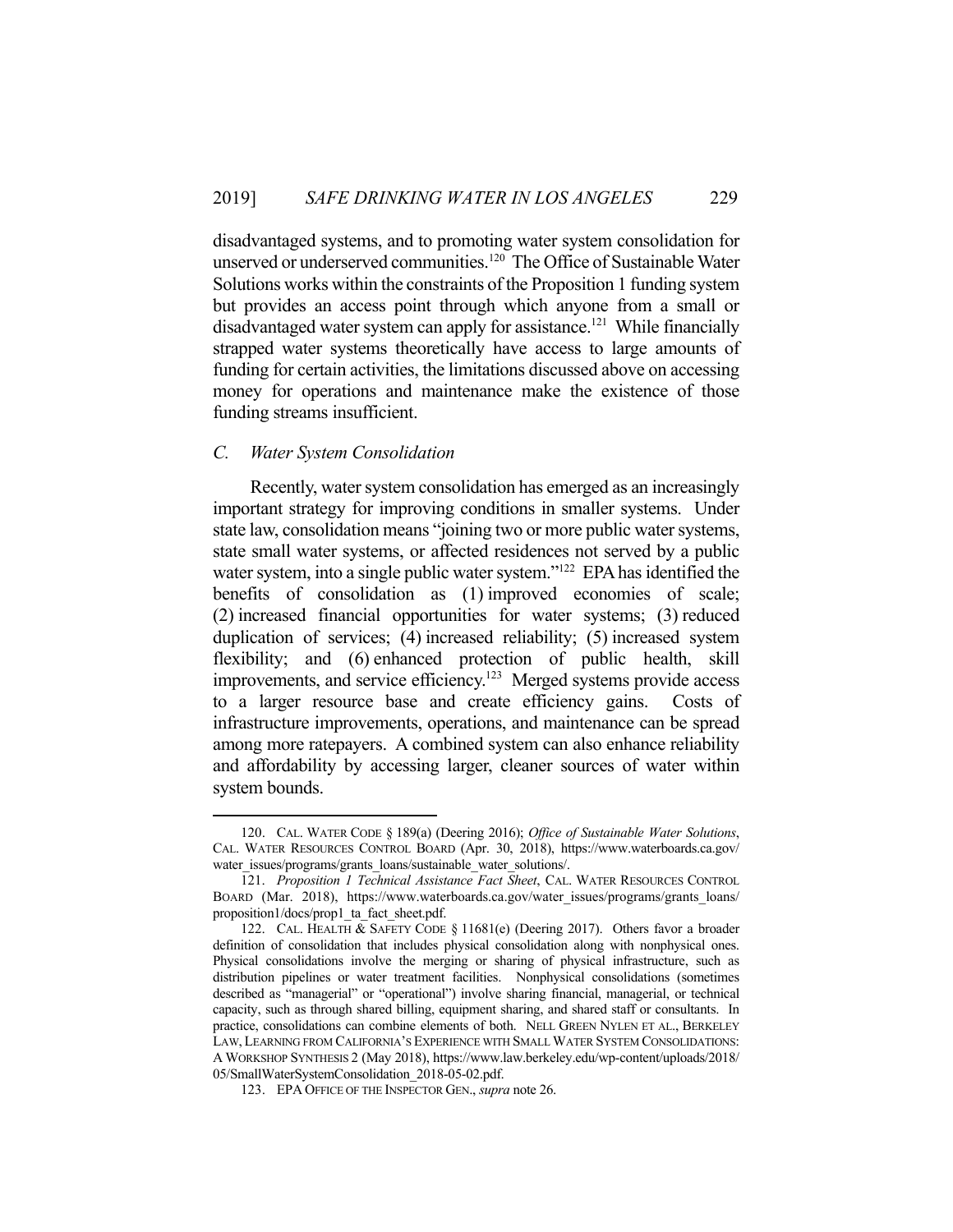Towns like Maywood, for example, could benefit from water system consolidation. For its purchased water, one company negotiating with MWD would have more leverage, as a larger consumer, than would each water company working on its own behalf. And a larger customer base could increase available resources for treating water or for responding to infrastructure issues that arise. Additionally, it would lead to more consistent, equitable pricing for town residents. Currently the town's residents pay three different water prices for water, depending on which company services them.124

 Consolidation does have risks. First, smaller systems subsumed within larger ones face the prospect of losing local control. Though significant, this risk can be overstated, especially for small systems that already fail to provide meaningful local control to most residents. Second, consolidation can lead to greater financial risk for the healthier of two consolidating systems, which may not welcome shouldering the financial and maintenance burdens of a weaker system. Finally, consolidations may lead to loss of jobs because of greater efficiencies. Because of these concerns, mandatory consolidation of smaller systems has been controversial.

 In 2015, the California legislature granted the Water Board authority to mandate consolidation of water systems in some circumstances. SB 88 permits the Water Board to order consolidation—or an extension of service to an unserved area—when a system consistently fails to provide an adequate water supply. The Water Board has stated that consolidation could benefit many systems in the state, especially smaller systems and those serving disadvantaged communities.<sup>125</sup> But it has been slow to use its new consolidation powers. Most consolidations in California remain voluntary, supported by the carrot of funding from the Drinking Water State Revolving Fund or from water bonds. The Water Board typically will invite a failing system and a receiving system to merge, notifying them that they have six months to develop a consolidation plan. If they do not do so within that period, the Water Board may then order consolidation. There are several procedural hurdles that exist to safeguard water systems from abuses of Water Board authority. In addition to working through the voluntary consolidation process first, the Water

 <sup>124.</sup> See Karen Foshay & Alice Walton, *Does Tiny Maywood Need Three Private Water Companies?*, SOUTHERN CAL. PUB. RADIO: BLOG (Oct. 4, 2013), http://www.scpr.org/blogs/ politics/2013/10/04/14894/does-tiny-maywood-need-three-private-water-compani/.

 <sup>125.</sup> *Frequently Asked Questions on Mandatory Consolidation or Extension of Service for Water Systems, supra* note 4.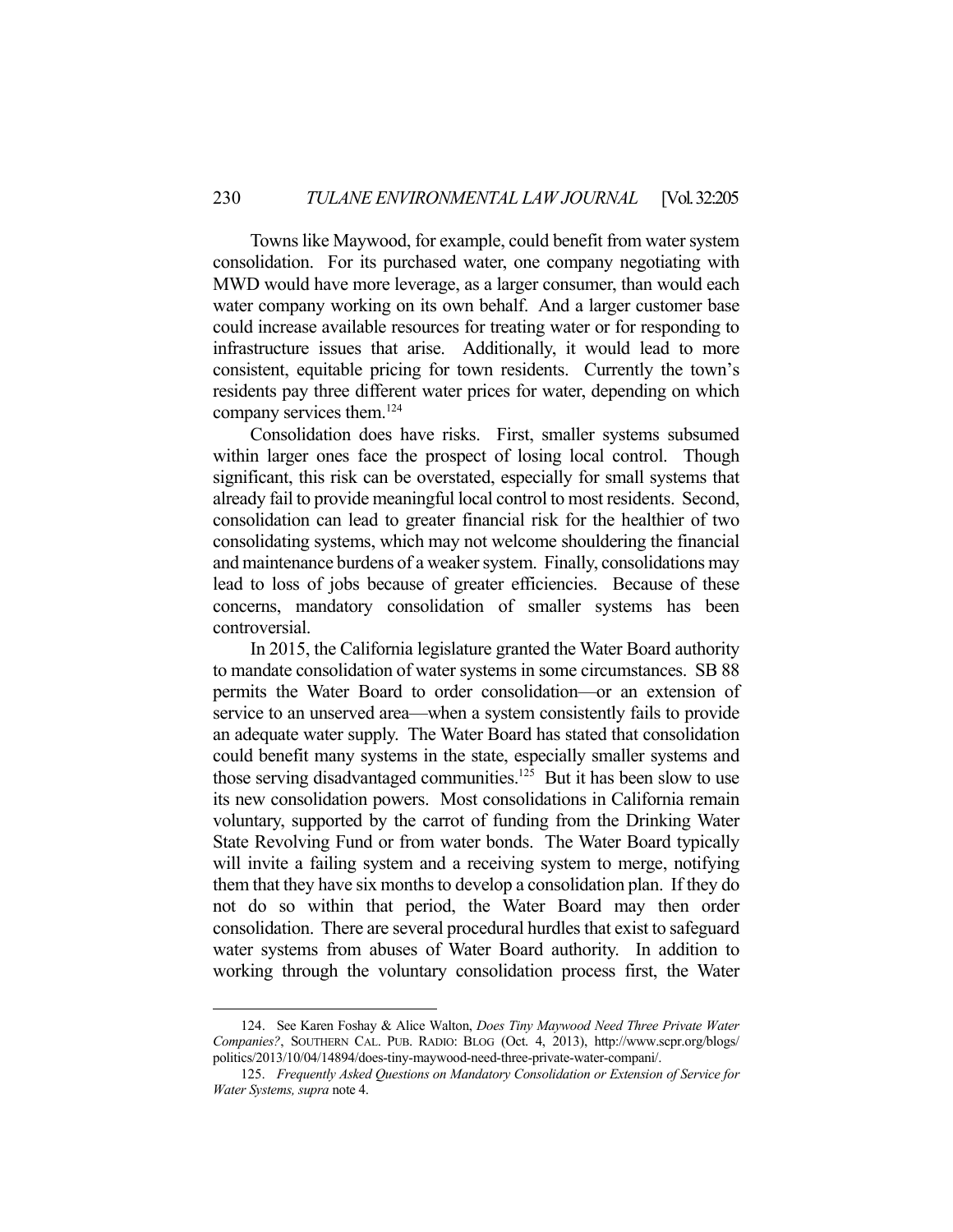Board must conduct a feasibility study, must work with county authorities, evaluate alternative enforcement remedies, and hold public hearings. These all take funding and time.

 The Water Board has used its power to mandate consolidation or extension of services in only one case and has sent a letter urging voluntary consolidation and expressing an intent to mandate in twelve others.<sup>126</sup> Estimates for the total number of consolidations—mandatory and voluntary—in progress throughout the state range between thirty-two and fifty.127

 In L.A. County, consolidations remain exceedingly rare. In fact, in over forty years, only one consolidation has occurred in the county.<sup>128</sup> In April of 2018, the Water Board issued its first consolidation intent letter to a L.A. County small water system, the Desert Breeze Mobil Home Estate in Encino, which serves eighty-two people and has consistently had high levels of uranium.<sup>129</sup>

## VII. LAW AND POLICY OPTIONS FOR IMPROVING SMALL WATER **SYSTEMS**

California has progressed in improving water access and quality for small water systems, but it can do more. By improving data access, supporting system consolidations, and expanding funding for small water system operation and maintenance, the state and other entities can help small water systems in L.A. County improve access to safe, affordable water.

 <sup>126.</sup> *Mandatory Consolidation or Extension of Service for Disadvantaged Communities* CAL. WATER RESOURCES CONTROL BOARD, https://www.waterboards.ca.gov/drinking\_water/ programs/compliance/index.html (last updated July 16, 2018).

 <sup>127.</sup> Matt Weiser, *Dozens of Water Systems Consolidate in California's Farming Heartland*, KQED.COM (June 11, 2018), https://www.kqed.org/science/1925560/dozens-of-watersystems-consolidate-in-californias-farming-heartland.

 <sup>128.</sup> LARRY LAI, LUSKIN CTR. INNOVATION, ADOPTING COUNTY POLICIES WHICH LIMIT PUBLIC WATER SYSTEM SPRAWL AND PROMOTE SMALL SYSTEM CONSOLIDATION 17 (2017), http:// innovation.luskin.ucla.edu/sites/default/files/051917%20Adopting%20County%20Policies%20w hich%20Limit%20Public%20Water%20System%20Sprawl%20and%20Promote%20Small%20 System%20Consolidation.pdf.

 <sup>129.</sup> Letter from Carl Carlucci, Supervising Sanitary Eng'r, Cal. Water Res. Control Bd., to Daniel Epstein, Owner, Desert Breeze Mobile Home Estates, State Water Resources Control Board Notice Regarding Mandatory Consolidation (Apr. 6, 2018), https://www.waterboards.ca.gov/ drinking\_water/programs/compliance/docs/2018/desert\_breeze\_mandatory\_letter.pdf.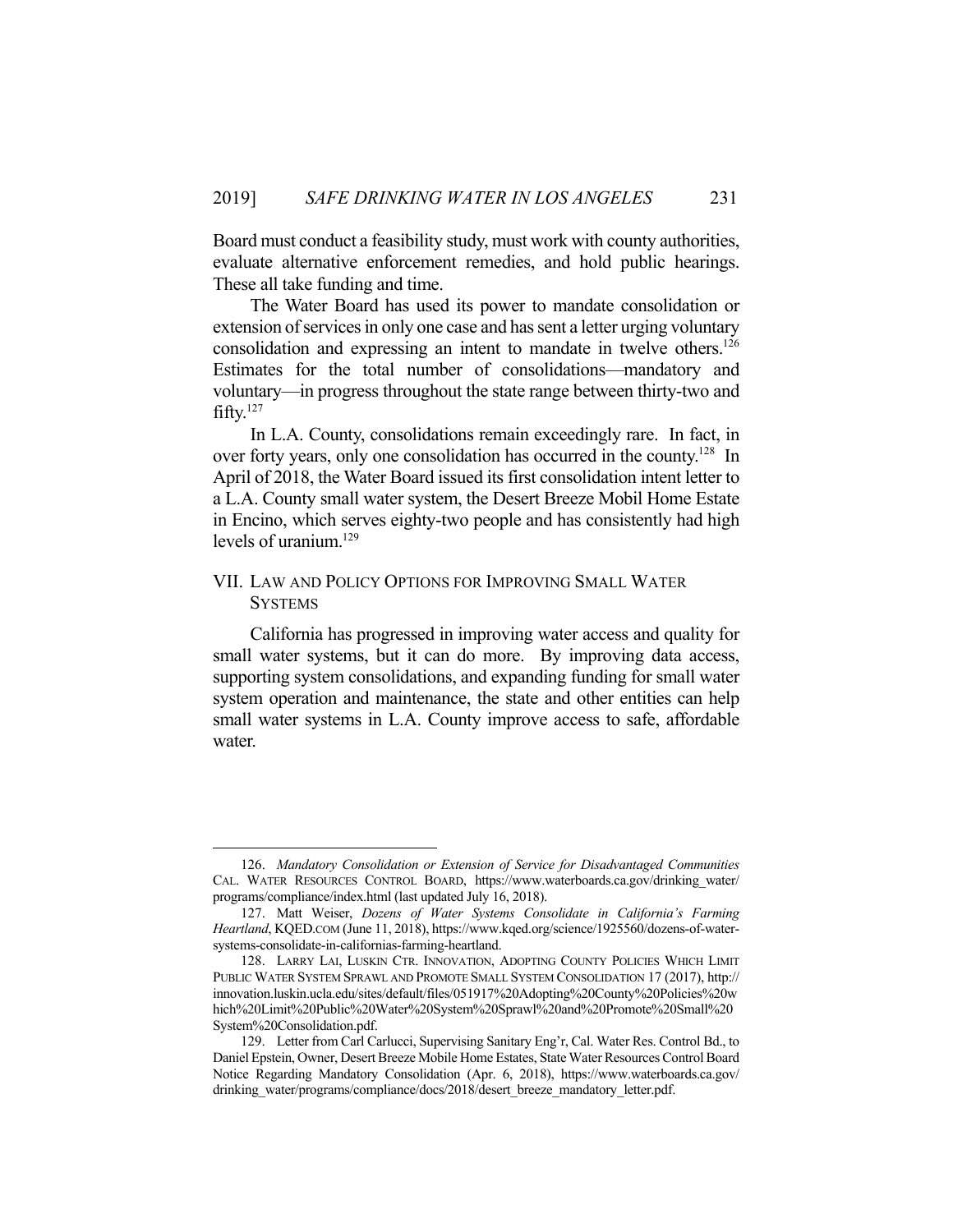#### *A. Collect and Publish More and Better Data*

 Data gaps make it difficult to evaluate the challenges faced by small water systems and the benefits of potential solutions. California should take steps to fill data gaps in at least three realms.

 First, communities and policymakers lack sufficient data on water quality in small water systems. Water quality data is available for small systems under the SDWA, but those systems often do not test as often as larger systems. Small systems face increased burdens from frequent testing, due to their typically smaller resource pool. Policymakers have responded to this burden by allowing some small systems to test infrequently. But allowing any system—even an exemplary one—to go as much as nine years without lead testing increases the chance that deteriorating conditions go undiscovered in that period. Instead of extending the period between tests, the state could reduce burdens by funding testing. And although the state has taken steps towards ensuring lead testing in schools, more testing of drinking water in homes could lead to better understanding of where lead contamination is coming from and to eventual reductions in harm. Many of the smallest systems collect and publicly report far less water safety data than do larger systems.<sup>130</sup> Less data are available because many of these systems fall beneath the thresholds of the federal SDWA and the state Safe Drinking Water Act, which do not apply to systems serving fewer than twenty-five people or systems with fewer than fifteen service connections.<sup>131</sup> Data on the health impacts of small water systems are also limited and underreported, but what exists is sufficient to warrant concern and to suggest that better assessment and reporting would be helpful both for evaluating the seriousness of the problem and for addressing it.<sup>132</sup>

 Second, systems need better data on water pricing and customer income levels, especially in small water systems that serve disadvantaged communities. Researchers at the UCLA Luskin Center noted the difficulty in drawing out income levels across residential customer classes due to the lack of overlap between census tract data and the geographic bounds of water systems, especially small systems.<sup>133</sup> The same report noted the

 <sup>130.</sup> Jelena Jezdimirovic, Caitrin Chappelle & Ellen Hanak, *Information Gaps Hinder Progress on Safe Drinking Water*, PUB. POL'Y INST. CAL. (Jan 16, 2018), http://www.ppic. org/blog/information-gaps-hinder-progress-safe-drinking-water/.

 <sup>131. 2</sup> U.S.C. § 300f(4)(A) (2018); CAL. HEALTH & SAFETY CODE § 116275 (Deering 2017).

 <sup>132.</sup> EPA OFFICE OF THE INSPECTOR GEN., *supra* note 26.

 <sup>133.</sup> WATER ATLAS,*supra* note 5, at 24.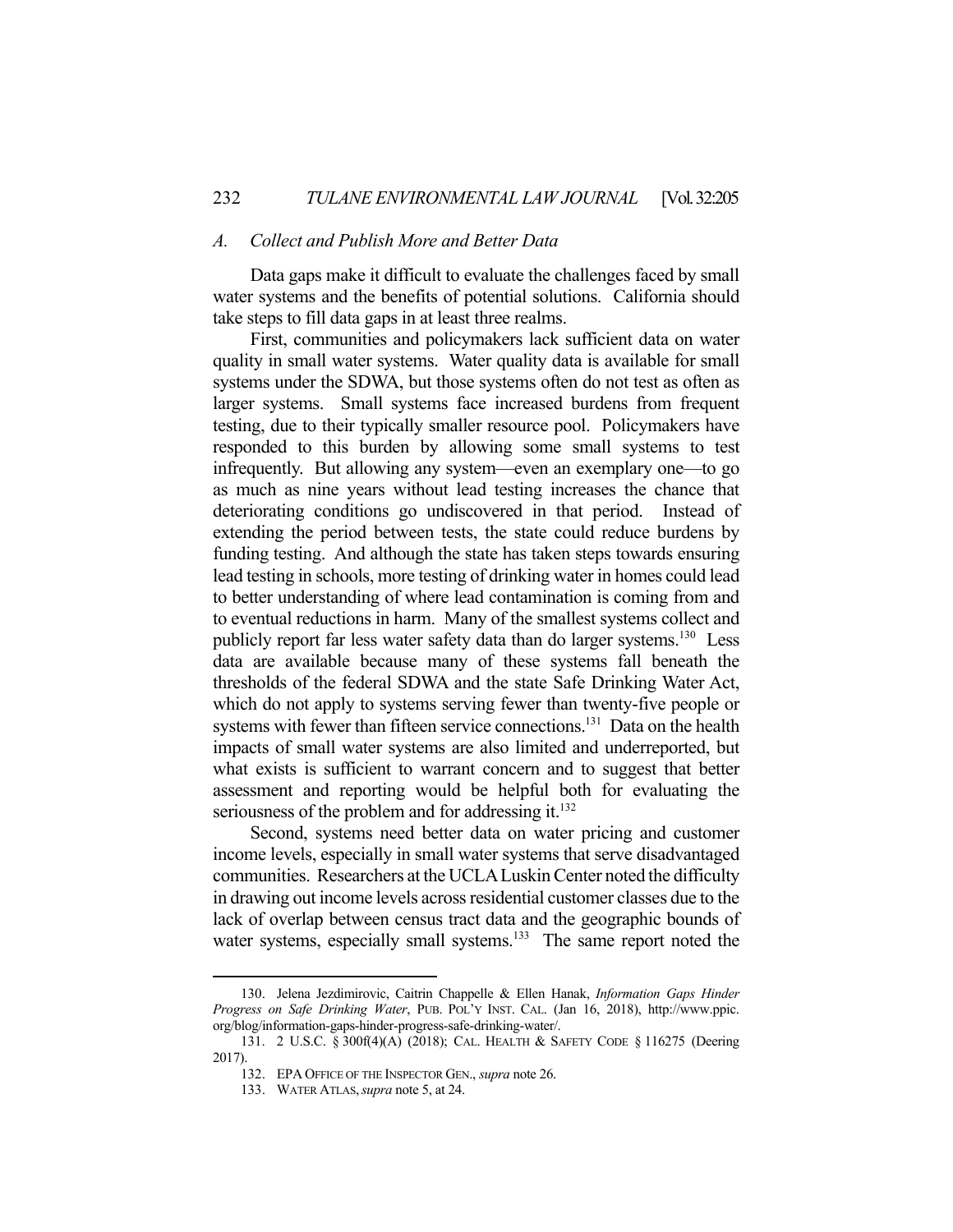importance of figuring out water system customer income "for designing sustainable rate structures, conservation strategies, and low-income assistance programs."134 It found that California's environmental health screening tool might underrepresent disadvantaged communities, especially in smaller systems.<sup>135</sup> And it was unable to obtain pricing data for many smaller community systems that serve populations with lower median incomes.<sup>136</sup>

 Third, California needs better data on the potential benefits and drawbacks of system consolidation. A recent Berkeley Law report identifies four areas of data gaps when considering consolidations. They are (1) data on quality and quantity for private wells and some state water systems; (2) water rates and affordability; (3) the benefits of consolidations, including changes in property value, cost-savings, reliability improvements, and health benefits; and (4) effects on small system autonomy.<sup>137</sup> Given the Water Board's recently expanded powers to consolidate systems, it is important to understand these aspects of consolidation much better than we do.

 Data gaps in each of these areas increase the risk of unsafe water and make it hard to assess the magnitude of that risk. Lack of data also makes it difficult for communities and policymakers to craft, compare, and decide on solutions, where needed. To remedy these gaps, the Water Board could collect, organize, and publish data on small water systems, focusing on enhanced water quality testing and on pricing and affordability questions. Additionally, the Legislature could require the Water Board to gather data on costs and benefits of different types of water system consolidations in different local contexts. Acquiring data on both the harms that the smallest systems face, and the benefits and risks of consolidation, would enable the Water Board, decision makers at municipal and county levels, and water systems themselves to make better decisions.

 To be sure, it can be difficult, expensive, and time consuming to collect data on small systems, but there are cooperative fixes. If action at

 <sup>134.</sup> *Id*.

 <sup>135.</sup> According to results from the Screening Tool, most L.A. County community water systems serving high percentages of disadvantaged communities are larger systems, such as those in densely populated areas. Because the Screening Tool performs its analysis by census tract, the tool blends small rural communities with larger population groups. For example, a poor, small, rural mobile home park may have its own water system, but in the census data, its mean household income data will be blended with a much larger surrounding community. The result would be a masking of its disadvantaged status. WATER ATLAS,*supra* note 5, at 22.

 <sup>136.</sup> *Id.* at 47.

 <sup>137.</sup> NYLEN ET AL., *supra* note 122.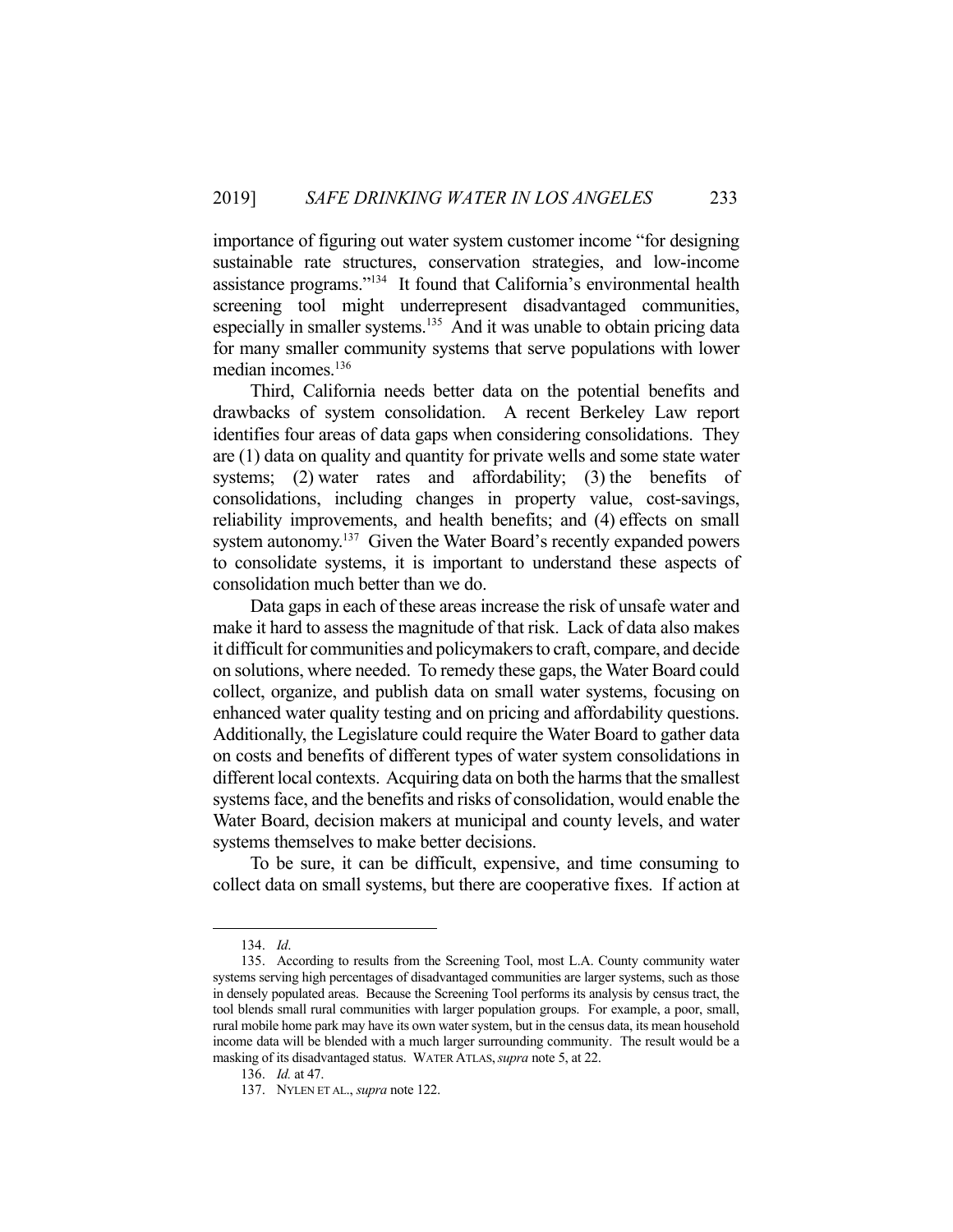the state level alone is infeasible, the Water Board could partner with counties—including L.A.—and community groups, universities, and nongovernmental organizations to collect, organize, and publish data about small systems. Alternately, the state, through the Legislature or the Water Board, could make one-time funding available to small systems to digitize data so that it is easier to track pricing, quality, and other relevant metrics. More modest than a long-term data collection initiative, such a program could increase the capability of small systems to self-monitor and to publish water quality data.

## *B. Support Consolidation of Failing Small Water Systems*

 The Water Board has used its power to consolidate water systems sparingly to date, and it can aid small water systems by using this authority more aggressively. Consolidation is a complex process, and (as noted above) the Water Board does not yet have all the data it might want about the benefits and drawbacks of consolidation.

 But experiences to date suggest that consolidations can greatly benefit those who rely on small water systems. Consolidation can be useful not only for water systems that currently fail to deliver safe water but also for those at high risk of providing unsafe water in the future, of losing their supply due to contamination or drought, or of charging customers unsustainable and unaffordable rates. Other experts agree. One recent workshop on consolidation concluded that the Water Board should be more willing to mandate consolidation, especially "where there has been historic underinvestment or significant tension between the presumptive receiving system and the non-compliant system and voluntary consolidation is not occurring."138

 The Water Board's current authority is broad enough to begin this expansion, but California should also consider increasing the Water Board's authority and funding for consolidation, such as by expanding the Water Board's authority to include systems at high risk of providing unsafe water in the future, or producing unaffordable water, or of losing their supply due to contamination or drought.

 Either the Legislature or the Water Board itself should create additional guidance on the criteria the Water Board must use to assess a water system as failing. Creating consistent and transparent criteria would enhance the fairness of consolidation procedures and alert communities early to the need for improving their level of service. These criteria could

 <sup>138.</sup> *Id*. at 14.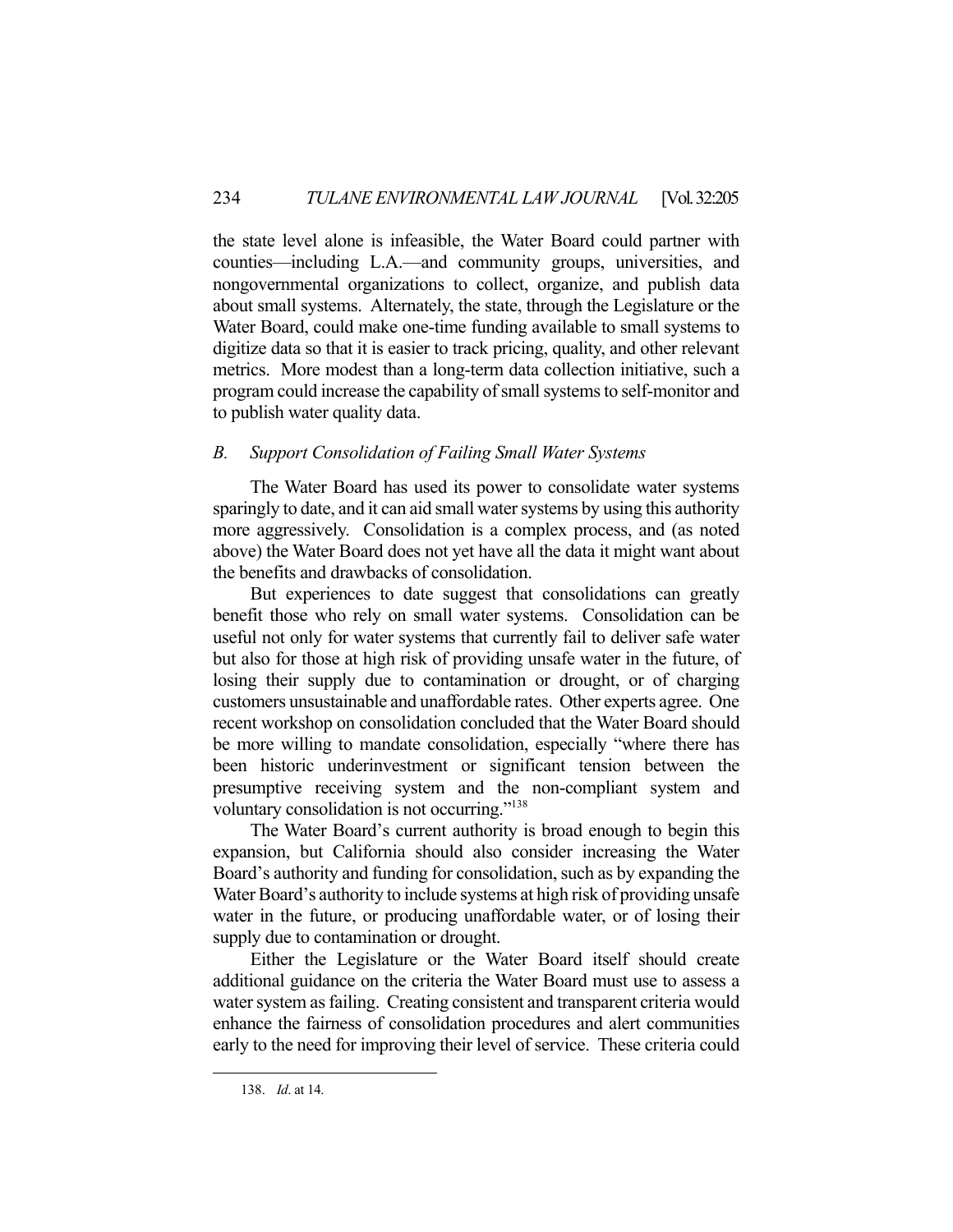include metrics on current water quality, access, and affordability, and potentially also future risks such as encroaching groundwater contamination.

 With or without these regulatory changes, the pace of consolidations will continue to be slow absent additional funding. Larger or betterperforming water systems will still be loath to take on the administrative and financial burdens associated with consolidating with those systems that are struggling. The Legislature should appropriate more money to fund consolidation efforts, which could both supplement needed infrastructural or managerial changes and reduce the need for a larger system to hike customer rates following consolidation. In enacting new water bonds and in legislation, policy makers could more explicitly marry a portion of future funding to the consolidation procedures authorized by SB 88 and SB 552. Such a move could make consolidations more feasible because the Water Board could use the money to build supplemental infrastructure for combining water systems or to backstop larger systems that fear absorbing a smaller system due to the potential costs.<sup>139</sup>

## *C. Increase Operations and Maintenance Funding for Small and Medium Water Systems*

 For those systems for which consolidation is not a feasible option, funding is also needed to maintain existing systems and to support infrastructure and operations. No current funding source in California does much to aid smaller systems in paying for operations and maintenance of existing infrastructure, necessary improvements, or disaster planning. This should be remedied. For example, a fee-based system to fund water infrastructure and system maintenance could

 <sup>139.</sup> The State Water Board is not the only agency that can act to address a failing system. The L.A. County Local Agency Formation Commission (LAFCO) oversees changes to local government, including certain special districts that provide water. This year, it voted to dissolve a local water district in Compton, the Sativa Los Angeles County Water District, after years of mismanagement, alleged nepotism, and the production of brown, odorous water. The district had served about 6800 people and had been unable to afford infrastructural repairs. The dissolution is subject to legal challenge and can be overturned by election. LAFCO's powers are limited in other ways, too; it lacks the authority to consolidate public agencies with private utilities, unlike the Water Board. Reducing the regulatory hurdles for county bodies, such as LAFCO, to implement dissolutions and consolidations could be pursued at both the state and the county levels. *See 'This Looks Like Urine': Brown Water from Faucets Has Compton Residents Seeing Red*, CBS (May 2, 2018), https://losangeles.cbslocal.com/2018/05/02/compton-willowbrook-brown-water-sativacounty-water-district/; Angel Jennings & Ruben Vives, *Agency that Delivered Brown, Smelly Water to Customers Should Be Dissolved, Board Rules*, L.A. TIMES (July 11, 2018), http://www. latimes.com/local/lanow/la-me-ln-sativa-water-district-20180711-story.html.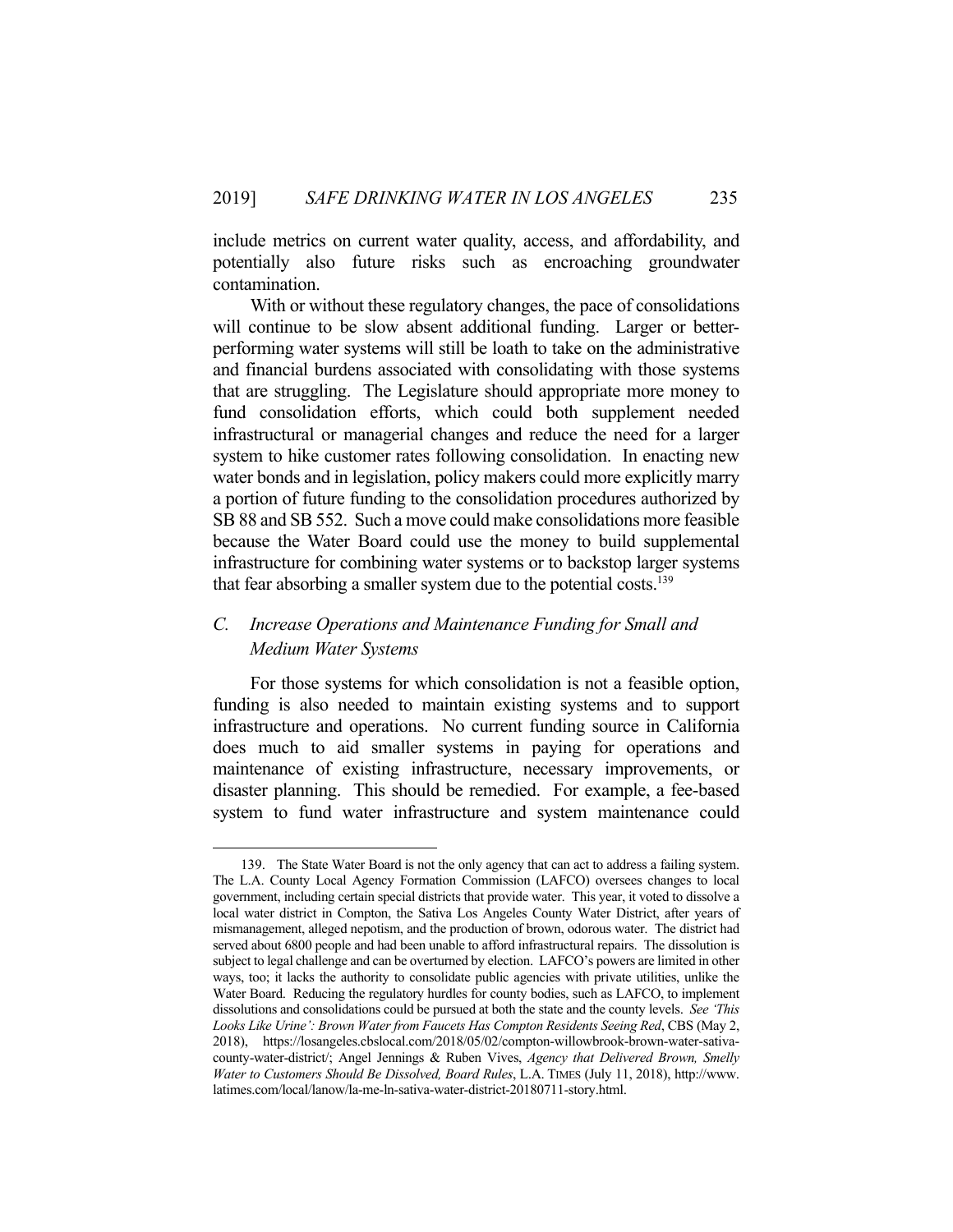contribute to long-term access to safer water. One proposed bill, SB 623, aimed to address such issues and provide year-to-year funding for water projects.140 SB 623 would have created a Safe and Affordable Drinking Water Fund for the Water Board to disburse to water projects, paid for by fees on ratepayers, dairy producers, and fertilizer manufacturers. The drafters of the bill described it as an attempt to secure safe drinking water access for the state's citizens and to ensure the long-term health of drinking water infrastructure and sustainability of service. The bill was delayed in 2017, and the legislature abandoned it in  $2018$ .<sup>141</sup>

 Moving forward, it is critically important for California to create a sustainable source of funds for smaller water systems in L.A. County and throughout the state. Two recently proposed bills, SB 844 and 845, would have allowed ratepayers to elect to pay a water bill fee that would go to the Safe and Affordable Drinking Water Fund.<sup>142</sup> The bills would also levy fees on dairy and fertilizer interests. Such a fund could be used to support small water systems and to address many of the issues identified in this report. But, as with SB 623, SB 844 and 845 were not brought to a vote in the 2018 legislative session. SB 844 would have taxed fertilizer and dairy producers and therefore required a two-thirds vote to pass.<sup>143</sup> SB 845 would have established a voluntary charge on ratepayers, requiring a majority vote in the legislature.<sup>144</sup> The Association of California Water Agencies argued that the increase in administrative costs from SB 844 would outweigh any benefit.<sup>145</sup> Additionally, lawmakers were reported to be hesitant to approve a tax increase, even a voluntary one, in an election year.146 Moving forward, the Legislature and governor of California

 <sup>140.</sup> S.B. 623, 2017-2018 Leg., Reg. Sess. (Cal. 2017).

 <sup>141.</sup> Dale Kasler & Adam Ashton, *California Drinking Water Tax Dies in Budget Compromise*, SACRAMENTO BEE (June 8, 2018), https://www.sacbee.com/latest-news/article2128 27809.html; Guy Marzorati & Marisa Lagos, *Closely Watched Bills Killed by Legislative Spending Committees*, KQED.ORG (Sept. 1, 2017), https://ww2.kqed.org/news/2017/09/01/closely-watchedbills-killed-by-legislative-spending-committees/.

 <sup>142.</sup> S.B. 844, 2017-2018 Leg., Reg. Sess. (Cal. 2018); S.B. 845, 2017-2018 Leg., Reg. Sess. (Cal. 2018).

 <sup>143.</sup> Cal. S.B. 844.

 <sup>144.</sup> Cal. S.B. 845.

<sup>145.</sup> *ACWA and CMUA Proposal for a Safe Drinking Water Trust*, Ass'N CAL. WATER AGENCIES, https://www.acwa.com/our-work/delivering-safe-drinking-water/no-water-tax/ (last visited Apr. 9, 2019); *see also* Cindy Tuck, *My Turn: Last-Minute Twist on the Water Tax Won't Work*, CALMATTERS.ORG (Aug. 24, 2018), https://calmatters.org/articles/commentary/my-turnlast-minute-twist-on-the-water-tax-wont-work/.

 <sup>146.</sup> Taryn Luna, *Push for Drinking Water Tax Dies in the California Legislature*, SACRAMENTO BEE, https://www.sacbee.com/news/politics-government/capitol-alert/article217664 960.html (last updated Aug. 31, 2018),.